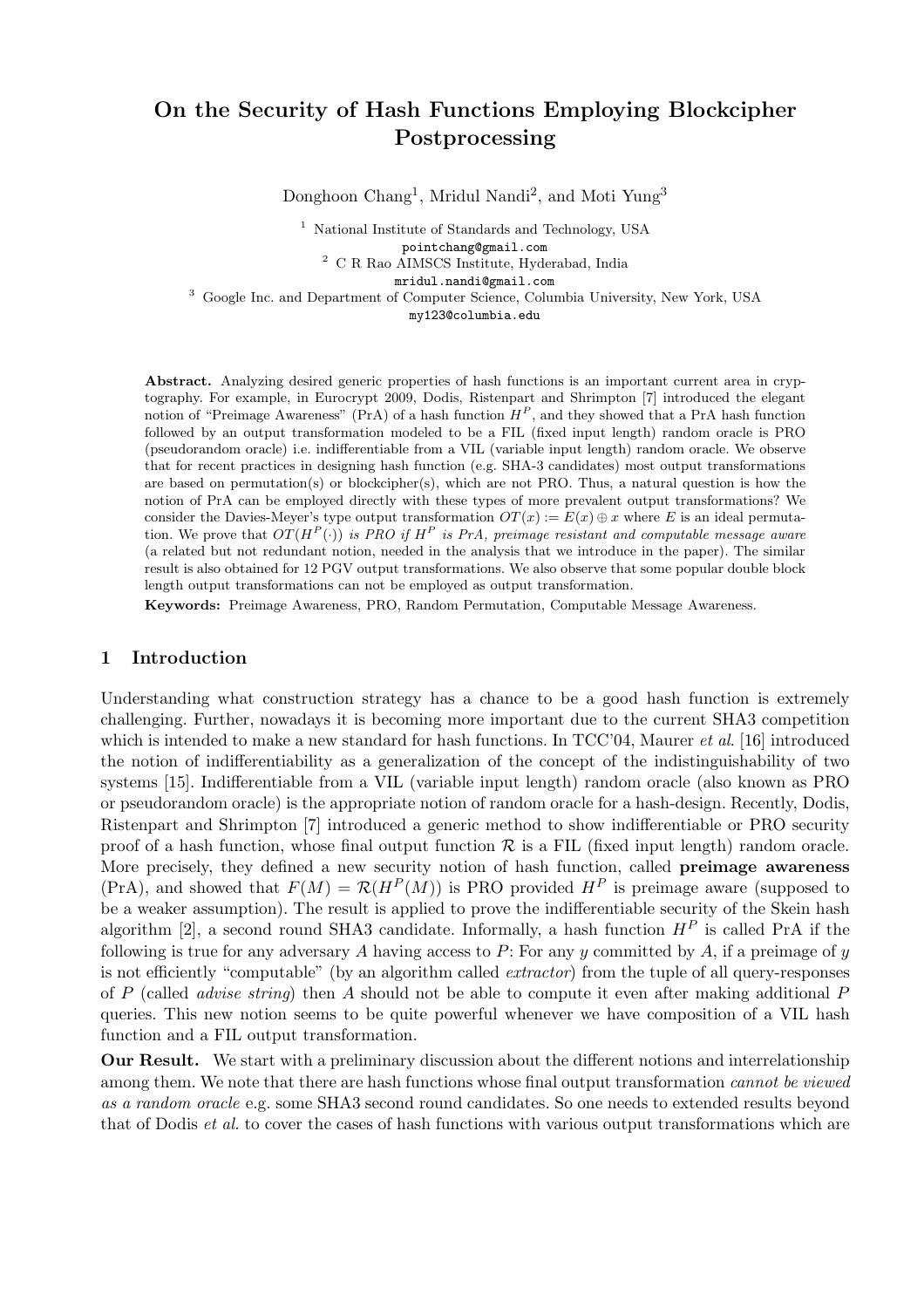in use and this becomes our major objective, since it is important to assure good behavior of these hash functions as well. As a good example of a prevalent transform for construction of hash functions, we choose Davies-Meyer [20]  $OT(x) = E(x) \oplus x$  where E is a random permutation and study it in Section 3. We observe that the preimage awareness of  $H<sup>P</sup>$  is not sufficient for the PRO security of F. In addition to PrA, if  $H^P$  is also preimage resistant (PI) and computable message aware (as we define in Section 3.1), then  $F^{P,E}$  is PRO (proved in Theorem 1). Informally speaking, a hash function  $H<sup>P</sup>$  is called **computable message aware** (or CMA) if there exists an efficient extractor (called computable message extractor) which can list the set of all computable messages whose  $H^P$  outputs are implied with high probability given the advise string of P. The main difference with PrA is that here, no adversary is involved and the extractor does not get any specific target (see Definition 2). We show that both preimage resistant and CMA are not implied by PrA and hence these properties can not be ignored. Our result can then be employed to prove that a close variant of Grøstl is PRO (see Section  $4$ <sup>1</sup>. We continue our research in finding other good output transformations. We found 12 out of 20 PGVs can be employed as output transformation OT and we require similar properties of  $H^P$ , i.e. PrA, PI and CMA, to have PRO property of  $OT(H^P)$  (see Section 5). However these three properties are not sufficient for some DBL post processors. In section 6 we show PRO attacks when some popular double block length post processors are employed. It would be an interesting future research work to characterize the properties of the inner hash function  $H^P$  and the output transformation OT such that  $OT(H^P)$  become PRO. In the appendix we review the results of [7, 8].

## 2 Preliminaries

A game is a tuple of probabilistic stateful oracles  $G = (\mathcal{O}_1, \ldots, \mathcal{O}_r)$  where states can be shared by the oracles. The oracles can have access to primitives (e.g. random oracle) via black-box modes. It is reasonable to assume that all random sources of games come from the primitives. A probabilistic oracle algorithm A (e.g. an adversary) executes with an input x, its oracle queries being answered by the corresponding oracles of G. Finally it returns  $y := A^{G}(x)$ . An adversary A may be limited by different resources such as its runtime, number of queries to different oracles, size of its inputs or outputs, etc. If  $\theta$  is a tuple of parameters describing the available resources of A then we say that A is a  $\theta$ -adversary. In this paper  $H^P$  is an n-bit hash function defined over a message space M based on a primitive P which can be only accessed via a black-box.

Indifferentiability. The security notion of indifferentiability or PRO was introduced by Maurer *et* al. in TCC'04 [16]. In Crypto'05, Coron et al. adopted it as a security notion for hash functions [5]. Let F be a hash function based on ideal primitives  $P = (P_1, ..., P_j)$  and F be a VIL random oracle, let  $S^{\mathcal{F}} = (S_1^{\mathcal{F}})$  $\{f_1^{\mathcal{F}},...,S_j^{\mathcal{F}}\}$  be a simulator (aimed to simulate  $P=(P_1,\ldots,P_j)$ ) with access to  $\mathcal{F}$ , where  $S_i$ 's j can communicate to each other. Then, for any adversary  $A$ , the indifferentiability- or PRO-advantage of A is defined by  $\mathbf{Adv}_{F^P,S^{\mathcal{F}}}^{\text{pro}}(A) = |\Pr[A^{F,P} = 1] - \Pr[A^{\mathcal{F},S} = 1]|$ . When the value of the above advantage is negligible, we say that the hash function  $F$  is indifferentiable or PRO. Maurer et al. [16] also proved that if F is indifferentiable, then  $\mathcal F$  (a VIL random oracle) used in any secure cryptosystem can be replaced by  $F^{P_1,...,P_j}$  with a negligible loss of security. In other words, F can be used as a VIL PRO.

Preimage-Awareness or PrA. Dodis, Ristenpart and Shrimpton defined a new security notion called Preimage-Awareness (or PrA) for hash functions [7, 8] which plays an important role in analyzing indifferentiability of a hash function [2]. Given a game  $G^P$  (can be P itself), a tuple  $\alpha = ((x_1, w_1)$ ,  $..., (x_s, w_s)$  is called an *advise string* at some point of time in the execution of  $A^G$ , if  $w_i$ 's are responses of all P-queries  $x_i$ 's until that point of time. A PrA  $(q, e, t)$ -adversary A (making q queries and running in time t) commits  $y_1, \ldots, y_e$  during the execution of  $A^P$  and finally returns M. We write

 $\frac{1}{1}$  The indifferentiable security analysis of Grøstl has been studied and can be found in [1]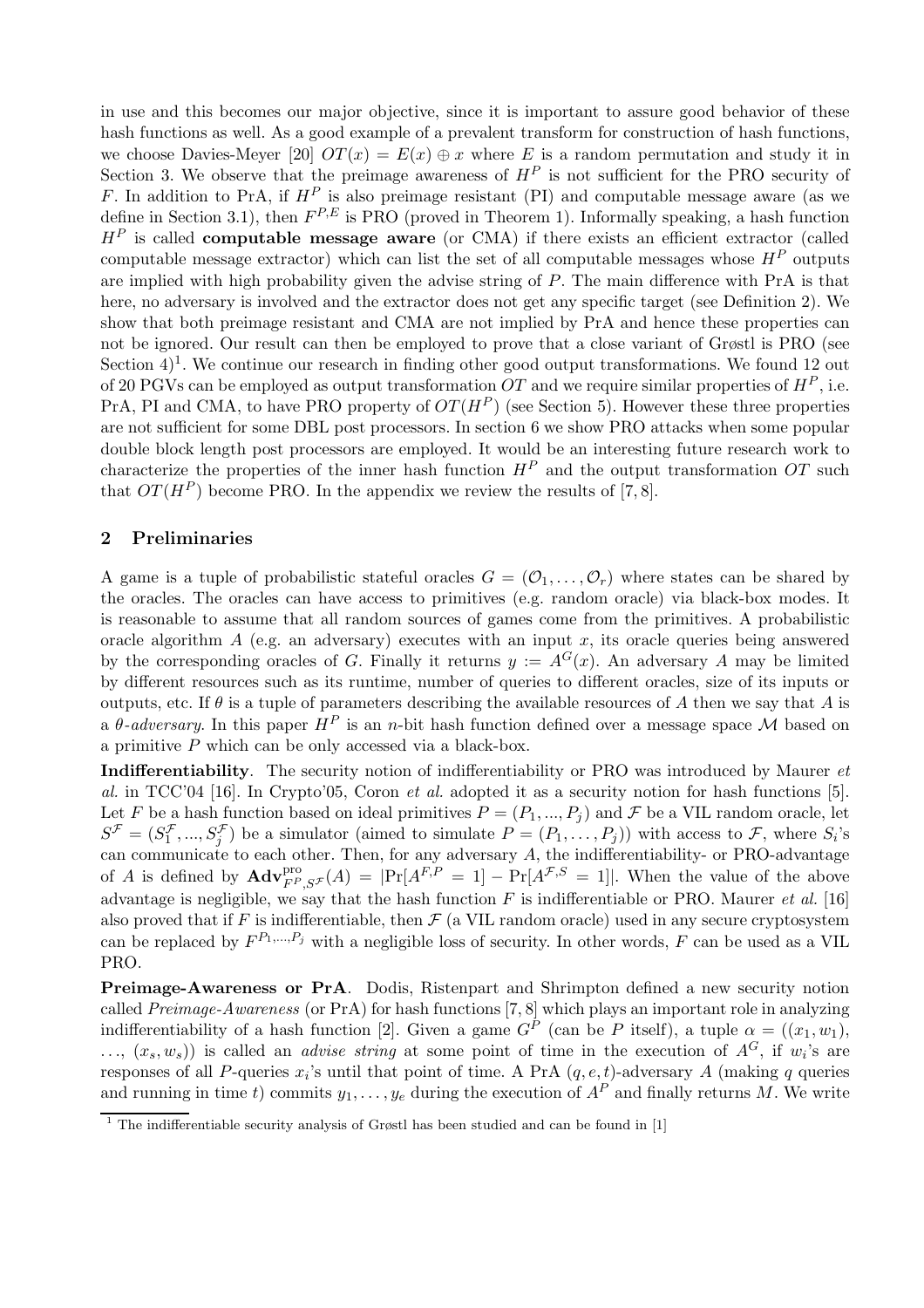$(y_1,\ldots,y_e) \leftarrow A_{\text{guess}}^P$ ,  $M \leftarrow A^P$  and denote the advise string at the time  $A_{\text{guess}}^P$  commits  $y_i$  by  $\alpha_i$ . The guesses and P-queries can be made in any order.

**Definition 1.** The PrA-advantage of  $H^P$  with an extractor  $\mathcal E$  is defined as  $\textbf{Adv}_{H,P,\mathcal E}^{\text{pra}}(q,e,t) = \max_{A} \textbf{Adv}_{H,P,\mathcal E}^{\text{pra}}(A)$ where maximum is taken over all  $(q, e, t)$ -adversaries A and the PrA advantage of A is defined as

$$
\mathbf{Adv}_{H,P,\mathcal{E}}^{\text{pra}}(A) = \Pr[\exists i, \ H^P(M) = y_i, \ M \neq \mathcal{E}(y_i, \alpha_i) : M \leftarrow A^P; (y_1, \dots, y_e) \leftarrow A^P_{\text{guess}}].\tag{1}
$$

 $H^P$  is called  $(q, e, t, t_e, \epsilon)$ -PrA if  $\text{Adv}_{H, P, \mathcal{E}}^{\text{pra}}(q, e, t) \leq \epsilon$  for some extractor  $\mathcal{E}$  with runtime  $t_e$ . In short, we say that a hash function is PrA or preimage-aware if there exists an "efficient" extractor such that for all "reasonable" adversaries A the PrA advantage is "small".

## Relationship among Collision Resistant, Preimage resistant (PI) and PrA.

If a collision attacker  $B^P$  returns a collision pair  $(M, M')$ , then a PrA attacker makes all necessary P queries to compute  $H^P(M) = H^P(M') = y$  and finally returns M if  $\mathcal{E}(y, \alpha) = M'$ , o.w. returns M'. So a PrA hash function must be collision resistant. In [7] the authors consider a weaker version of PrA (called weak-PrA) where an extractor can return a set of messages (possibly empty) whose output is y. A PrA adversary wins this new weak game if it can find a preimage of  $\eta$  different from those given by the extractor. They also have shown that PrA is equivalent to collision resistant and weak-PrA. One can modify a definition of a preimage-resistant hash function by introducing only one collision pair. It still remains preimage resistant as the randomly chosen target in the particular collision value has negligible probability. However, it is not preimage-aware since a collision is known. On the other hand  $\overline{H}^P(x) = P^{-1}(x)$  or  $H^P(x) = x$  are not preimage resistant but PrA.

## 3 Hash Function with Output Transformation  $OT(x) := E(x) \oplus x$

In [7], hash functions have been analyzed for which the output transformation can be modeled as a FIL random oracle. Generally, we can consider various kinds of output transformations such as Davis-Meyer, PGV compression functions [19] or some DBL (Double Block Length) compression functions [18, 11, 12, 14] in the ideal cipher model. Traditionally, the most popular known design of hash function uses one of the above post-processors. It is well-known that all such compression functions are not indifferentiably secure [5]. So, we need a separate analysis from [7]. In this section, we consider Davis-Meyer transformation  $OT(x) = E(x) \oplus x$ , where E is a permutation modeled as a "random permutation." A simple example of  $H^P$  (e.g. the identity function) tells us that the preimage awareness is not a sufficient condition to have PRO after employing Davis-Meyer post-processor. This suggests that we need something stronger than PrA. We first observe that the preimage attack on identity function can be exploited to have the PRO attack. So preimage resistant can be a necessary condition. We define a variant of preimage resistant, called multipoint-preimage (or mPI), which is actually equivalent to PI. The multipoint-preimage (or mPI) advantage of a  $(q, t, s)$ -adversary A (i.e., adversary which makes q queries, runs in time t and has s targets) for  $H^P$  is defined as

$$
\mathbf{Adv}_{H^{P}}^{\text{mPI}}(A) = \Pr[\exists i, H^{P}(M) = h_{i} : M \leftarrow A^{P}(h_{1}, \dots, h_{s}); h_{1}, \dots, h_{s} \stackrel{\$}{\leftarrow} \{0, 1\}^{n}.\]
$$
(2)

When  $s = 1$ , it corresponds to the classical preimage advantage  $\mathbf{Adv}_{H^P}^{\text{PI}}(A)$ . Conversely, mPI advantage can be bounded above by preimage advantage as described in the following. For any  $(q, t, s)$ -adversary A with multipoint-preimage advantage  $\epsilon$  against  $H^P$ , there is a  $(q, t+O(s))$ -adversary A' with preimageadvantage  $\epsilon/s$ . The adversary A' generates  $(s-1)$  targets randomly and embeds his target among these in a random position. So whenever an mPI adversary  $A$  finds a multipoint preimage of these s targets, it is the preimage of A's target with probability  $1/s$  (since there is no way for A to know the position of the target for  $A'$ ). W.l.o.g. one can assume that the targets are distinct and chosen at random. Otherwise we remove all repeated  $h_i$ 's and replace them by some other random distinct targets. So we have the following result.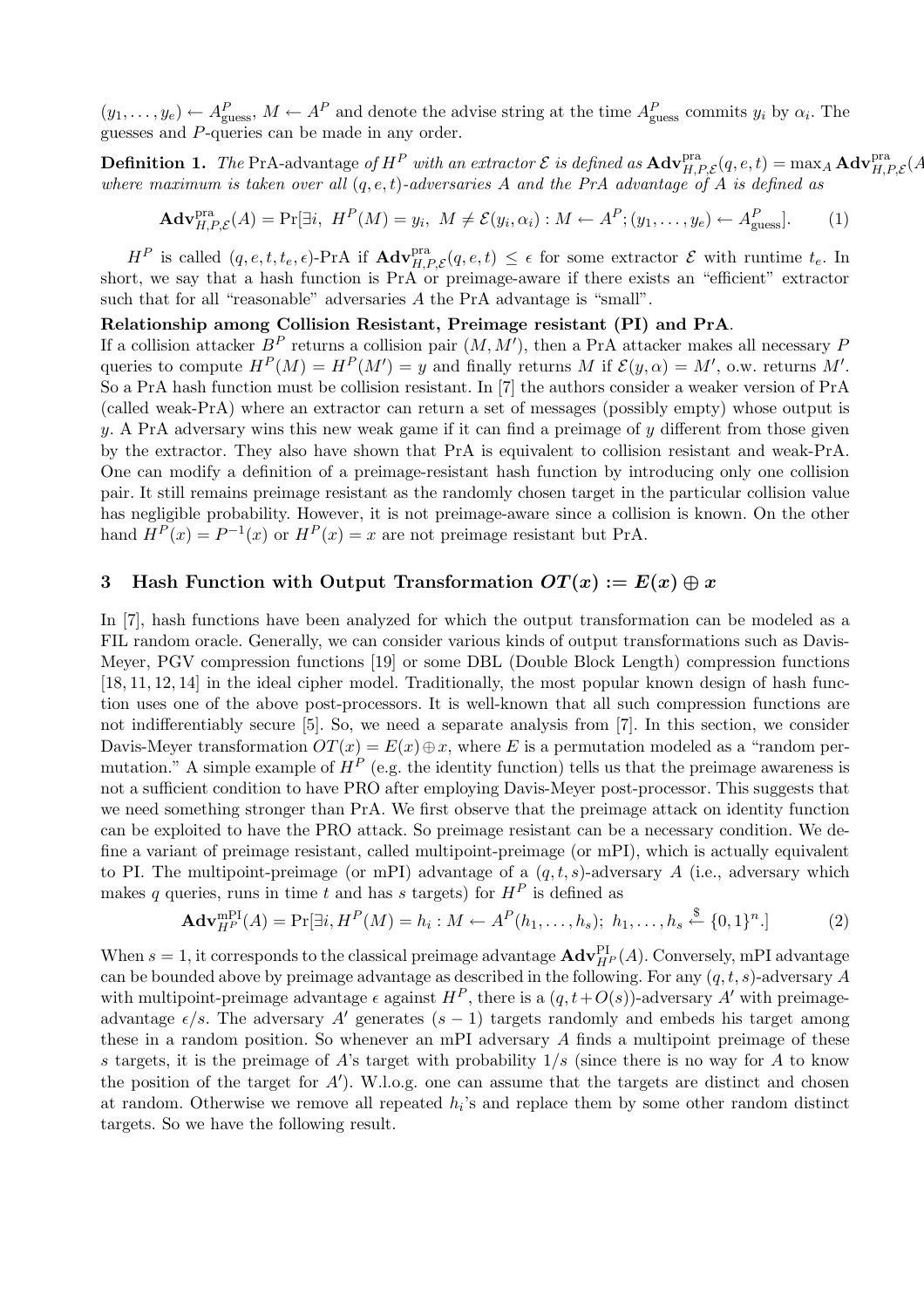**Lemma 1.** Let  $h_1, \ldots, h_s$  be distinct elements chosen at random (i.e. outputs of a random permutation for distinct inputs). Then, any  $(q,t)$ -adversary  $A^P$  can find one of the preimages of  $h_i$ 's with probability at most  $s \times \mathbf{Adv}_{H^P}^{\text{PI}}(q, t)$ .

# 3.1 Computability

Next we show that preimage resistant and PrA are not sufficient to prove the PRO property. Consider the following example based on an *n*-bit one-way permutation  $f$  and random oracle  $P$ .

Example 1.  $H^P(m) = P(f(m)) \oplus m$ . Given  $\alpha = (f(m), w)$  it is hard to find m and hence there is no efficient extractor to find the message m even though an adversary A knows m and its  $H^P$ -output. An adversary can compute  $z = \mathcal{F}(m)$  and makes  $E^{-1}(z \oplus w \oplus m)$  query. No feasible simulator can find message m from it with non-negligible probability and hence cannot return  $w \oplus m$ . However  $w \oplus m$  is the response when A interacts with the real situation  $(F^{P,E}, P, E, E^{-1})$ . So A can have a PRO attack to F. It is easy to see that  $H^P$  is preimage resistant and PrA (given the advise string  $\alpha = ((x_1, w_1), \ldots, (x_a, w_a))$  and the target x (that helps to find m back) the extractor finds i for which  $f(w_i \oplus x) = x_i$  and then returns  $w_i \oplus x$ ).

The above example motivates us to define a computable message given an advise string. A message M is called computable from  $\alpha$  if there exists y such that  $Pr[H^P(M) = y|\alpha] = 1$ . In other words, the computation of  $H^P(M) = y$  can be made without making any further P-queries. We require the existance of an efficient extractor  $\mathcal{E}_{\text{comp}}$ , called *computable message extractor*, which can list all computable messages given the advise string. We note that this is not same as weak-PrA as the extractor has to find all messages whose outputs can be computed to a value (unlike PrA, no such fixed target is given here). This notion does not involve any adversary.

**Definition 2.** A pair  $(H^P, \mathcal{E}_{comp})$  is called  $(q, q_H, \epsilon)$ -computable message aware or CMA if for any advise string  $\alpha$  with q pairs, the number of computable messages is at most  $q_H$  and  $\mathcal{E}_{\text{comp}}(\alpha)$  outputs all these. Moreover, for any non-computable messages M,  $Pr[H^P(M) = y|\alpha] \leq \epsilon$ ,  $\forall y$ .

A hash function  $H^P$  is called  $(q, q_H, \epsilon, t_c)$ -computable message aware or CMA if there is  $\mathcal{E}_{\text{comp}}$  with run time  $t_c$  such that  $(H^P, \mathcal{E}_{comp})$  is  $(q, q_H, \epsilon)$ -CMA. In short we say that  $H^P$  is CMA if it is  $(q, q_H, \epsilon, t_c)$ computable message aware where for any feasible q,  $q_H$  and  $t_c$  are feasible and  $\epsilon$  is negligible. We reconsider the above example  $H^P(m) = P(f(m)) \oplus m$  for an one-way permutation f. We have seen that it is both PI and PrA. However, there is no efficient extractor that can not find all computable messages given the advise string say  $(f(m), w)$ . In fact, m is computable but there is no way to know it by the extractor only from the advise string (extractor can know if the target  $f(m) \oplus w = H^P(m)$ is given).

To be a computable message aware, the list of computable message has to be small or feasible so that an efficient computable message extractor can exist. For example, the identity function has a huge set of computable messages given any advise string which cannot be listed by any efficient algorithm even though we theoretically know all these messages.

# 3.2 PRO Analysis of a Hash Function with Output Transformation  $E(x) \oplus x$

In this section we prove that  $OT(H^P()$  is PRO whenever  $H^P$  is PrA, PI and CMA. We give an informal idea how the proof works. Note that for E-query,  $E(x) \oplus x$  almost behaves like a random oracle and hence PrA property of  $H^P$  takes care the simulation. This would be similar to the random oracle case except that we have to deal with the fact there is no collision on  $E$ . The simulation of responses of P-queries will be same as P. The non-trivial part is to response  $E^{-1}$  query. If the  $E^{-1}$ -query y is actually obtained by  $y = \mathcal{F}(M) \oplus H^P(M)$  then simulator has to find the M to give a correct response.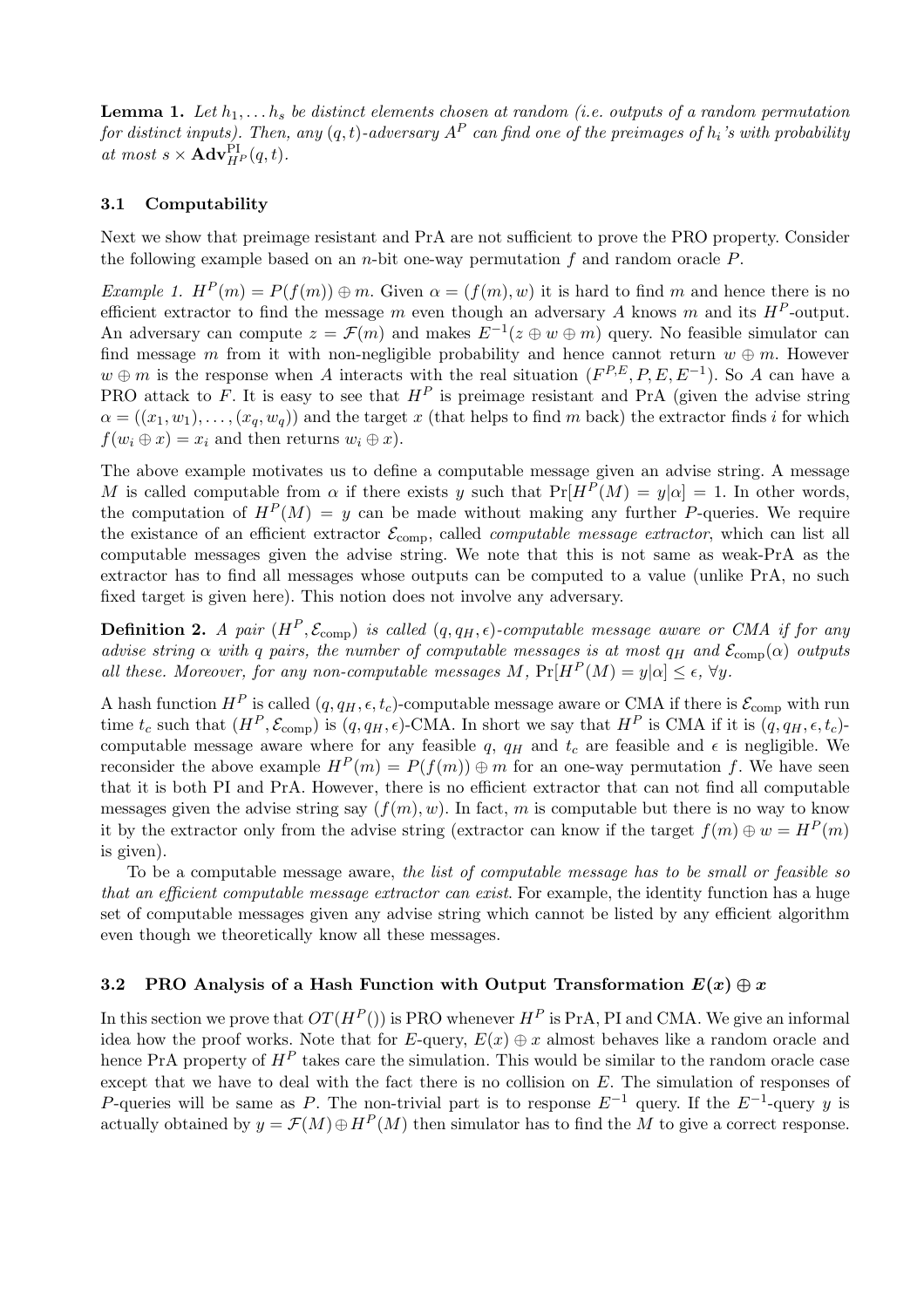Since simulator has no idea about the  $\mathcal{F}(M)$  as he can not see  $\mathcal{F}\text{-}$ queries, the query y is completely random to him. However, he can list all computable messages and try to compute  $H^P(M)$  and  $\mathcal{F}(M)$ . This is why we need CMA property. The simulator should be able to list all computable messages only from the  $P$  query-responses. If he finds no such messages then he can response randomly. The simulator would be safe as long as there is no preimage attack to the random output. No we provide a more formal proof.

Let  $F^{P,E}(M) = E(H^P(M)) \oplus H^P(M)$  and A be a PRO adversary making at most  $(q_0, q_1, q_2, q_3)$ queries to its four oracles with bit-size  $l_{max}$  for the longest  $\mathcal{O}_0$ -query. We assume that  $H^P(\cdot)$  is preimage resistant and  $(q^*, q_H, \epsilon)$ -computable message aware for an efficient computable message extractor  $\mathcal{E}_{\text{comp}}$ where  $q^* = q_1 + q_2 \mathsf{NQ}[l_{max}]$ . Let  $q = q_H + q'$  and  $q' = q_0 + q_1 + q_2 + q_3$ . For any given PrA-extractor  $\mathcal{E}$ , we can construct a simulator  $S^{\mathcal{F}} = (S_1, S_2, S_3)$  (defined in the oracles of  $C_A$  in Fig. 3) that runs in time  $t^* = O(q^2 + q_3)$ Time $(\mathcal{E}_{comp})$ ). Given any indifferentiability adversary A making at most  $(q_0, q_1, q_2, q_3)$ queries to its four oracles with bit-size  $l_{max}$  for the longest  $\mathcal{O}_0$ -query, there exists a PrA  $(q, q_2 + 1, t)$ adversary  $C_A$  with runtime  $t = \textsf{Time}(A) + O(q_2 \cdot \textsf{Time}(\mathcal{E}) + q_0 + q_1 + (q_2 + q_0) \textsf{NQ}[l_{max}])$ . Now we state two lemmas which are useful to prove the main theorem of the section. Proof ideas of these lemmas are very similar to that of Lemma 9 and Lemma 11. The games G4 and G5 are defined in the Fig. 2. We use a simulation oracle simE which works given a runtime database E. A random element from the set  $\{0,1\}^n \setminus Range(\mathsf{E})$  is returned for sim  $\mathsf{E}[1,y]$  whenever y is not in the domain of E. Similarly a random element from the set  $\{0,1\}^n \setminus Domain(\mathsf{E})$  is returned in  $\mathsf{sim}\,\mathsf{E}[-1,c]$  whenever c is not in the range of  $E$ . Whenever  $y$  or  $c$  are defined before the simulator oracle just returns the previous returned value. We use three such simulation oracles for  $E_0$  (which keeps the input output behavior of E due to  $\mathcal{O}_0$  queries only),  $E_1$  (which keeps the input output behavior of E due to  $\mathcal{O}_2$  and  $\mathcal{O}_3$  queries) and  $\overline{E}$  (which keeps the input output behavior of  $E$  for all queries, i.e. it is the union of the previous two unions).

# **Lemma 2.**  $G4 \equiv (F^{P,E}, P, E, E^{-1}), G5 \equiv (F, S_1, S_2, S_3)$  and  $G4, G5$  are identical-until-Bad.

Proof. It is easy to see from the pseudocode that G4, G5 are identical-until-Bad. The games G5 and the oracles simulated by  $C_A$  (same as  $(\mathcal{F}, S_1, S_2, S_3)$ ) are actually identical. They have common random sources which are namely  $\mathcal{F}, P$  and the simulated oracle sim $E_0$  (we can ignore the dead conditional statements which have boxed statements which are not actually executed in game G5). Now it remains to show that G5 is equivalent to a real game for a PRO attacker. Note that oracles  $\mathcal{O}_2$  and  $\mathcal{O}_3$  are statistically equivalent to a random permutation  $\overline{E}$  and its inverse which are simulated runtime. Moreover  $\mathcal{O}_0$  returns  $\mathcal{F}(M)$  if  $\overline{\mathsf{E}}[y], \overline{\mathsf{E}}^{-1}[c]$  are undefined or  $\overline{\mathsf{E}}[y] = c$  where  $y = H^P(M)$  and  $c = \mathcal{F}(M) \oplus y$ . In all other cases  $\mathcal{O}_0(M)$  either computes or simulates  $c' = \overline{\mathsf{E}}[y]$  and returns  $c' \oplus y$ . So  $\mathcal{O}_0(M)$  is statistically equivalent to the oracle  $\overline{\mathsf{E}}(H^P() \oplus H^P()$ . Hence G4 is statistically equivalent to  $(F^{\hat{P},E}, P, E, E^{-1}).$ 

The following result follows immediately from the fact that  $\mathcal F$  and  $H^P$  are statistically independent and  $\mathcal F$  is a random oracle.

**Lemma 3.** For any adversary  $C^{P,\mathcal{F}}$  making q queries to the n-bit random oracle  $\mathcal{F}$  we have  $\Pr[\mathcal{F}(M) \oplus$  $H^{P}(M) = \mathcal{F}(M') \oplus H^{P}(M'), M \neq M' : (M, M') \leftarrow C \leq q(q-1)/2^{n+1}.$ 

**Lemma 4.** Whenever  $A^{G5}$  sets Bad true,  $C_A$  also sets one of the Bad events true. Moreover,

$$
\Pr[C_A \text{ sets } \mathsf{Bad} \text{ true }] \leq \mathbf{Adv}_{H^P,P,\mathcal{E}}^{\text{pra}}(C_A) + q_3 \times \mathbf{Adv}_{H^P}^{\text{PI}}(q,t) + q_0q_3\epsilon + \frac{2q_0q_3 + q_2q_0}{2^n - q_0 - q_2 - q_3} + \frac{(q_H + q_2 + q_0)^2}{2^{n+1}}.
$$

Proof. The first part of the lemma is straightforward and needs to be verified case by case. We leave the details for readers to verify. It is easy to see that whenever  $Bad_{pra}$  sets true C is successful in a PrA attack. Now we estimate the probability of the other bad events, from which the theorem follows.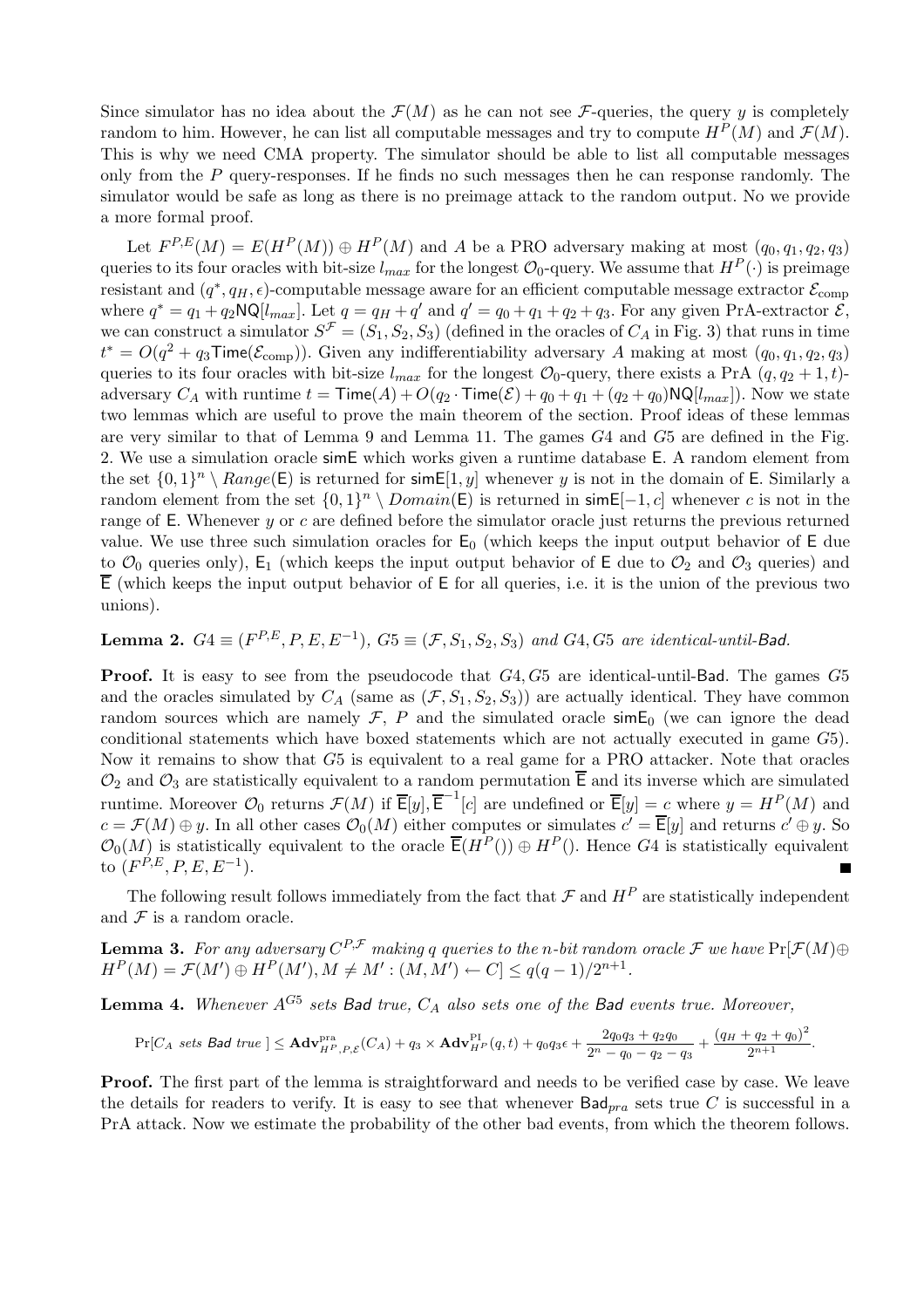Game  $G4$  and  $G5$ Initialize :  $\bar{E} = E_0 = E_1 = \phi$ ; H = H' =  $\beta = \phi$ , Bad = F; 300 On  $\mathcal{O}_3$  - query  $c$ 301  $S = \{X_1, \ldots, X_r\} = \mathcal{E}_{\text{comb}}(\beta);$ 302 For all  $1 \leq i \leq r$  do 303  $y_i = H^{\mathcal{O}_1}(X_i) := \mathsf{H}[X_i]; \, \mathcal{F}(X_i) = z_i; \, c_i = y_i \oplus z_i;$ 304 If  $\exists$  unique *i* s.t.  $c_i = c$ , 305 If  $E_1[y_i] = \perp$  then  $y = y_i$ ; 306 Else if  $\mathsf{E}_1[y_i] = c' \neq \bot$  then  $\mathsf{Bad} = T$ ;  $y = \mathsf{sim} \mathsf{E}_1[-1, c]$ ; 307 Else if no i s.t  $c_i = c$ , then  $y = \text{sim}E_1[-1, c]$ ; 308 Else Bad =T;  $y = \text{sim}E_1[-1, c]$ ; 309 If  $\mathsf{E}_{0}^{-1}[c] \neq \bot$  and  $\mathsf{E}_{0}^{-1}[c] \neq y_{i}$  then Bad = T;  $y = \mathsf{E}_{0}^{-1}[c]$ ; 310 If y is E<sub>1</sub>-simulated and E<sub>0</sub>[y]  $\neq \perp$  then Bad = T;  $y = \text{sim}\overline{E}[-1, c]$ ; 311 **E**<sub>1</sub> $[y] := c$ ; **E**[y] := c; return y; 200 On  $\mathcal{O}_2$  - query y 201  $X = \mathcal{E}(y, \beta);$  Ext  $\stackrel{\cup}{\leftarrow} (y, X);$ 202  $y' = H^{\mathcal{O}_1}(X), \, \mathsf{H} \stackrel{\cup}{\leftarrow} (X, y'); \, z = \mathcal{F}(X); \, c = z \oplus y';$ 203 If  $y' \neq y$  then 204  $c' = \textsf{simE}_1[1, y];$ 205 If  $E_0[y] \neq \perp$  then Bad =T;  $c' = E_0[u]$ 206 Else if  $c' \in \mathsf{Range}(\mathsf{E}_0)$  then  $\mathsf{Bad} = \mathrm{T}; |c|$  $c' = \mathsf{sim}\,\bar{\mathsf{E}}[1, y]$ ; 207  $\mathsf{E}_1[y] := c' ; \, \bar{\mathsf{E}}[y] := c' ; \text{ return } c';$ 208 If  $y' = y$  and  $c \in \mathsf{Range}(E_1)$  then 209  $c' = \mathsf{simE}_1[1, y];$ 210 If  $\mathsf{E}_0[y] \neq \bot$ , then Bad =T;  $c' = \mathsf{E}_0[y]$ ; 211 Else if  $c' \in \mathsf{Range}(\mathsf{E}_0)$  then  $\mathsf{Bad} = \mathrm{T}; |c|$  $c' = \mathsf{sim}\bar{\mathsf{E}}[1,y];$ 212  $\mathsf{E}_1[y] := c'$ ;  $\bar{\mathsf{E}}[y] := c'$ ; return  $c'$ ; 213 If  $y' = y$  and  $c \notin \mathsf{Range}(E_1)$  then 214 If  $\mathsf{E}_0[y] \neq \bot$ , then Bad =T;  $c = \mathsf{E}_0[y]$ ; 215 Else if  $c \in \text{Range}(\mathsf{E}_0)$  then Bad = T;  $c = \text{sim}\bar{\mathsf{E}}[1, y]$ ; 216  $E_1[y] := c$ ;  $\bar{E}[y] := c$ ; return c; 100 On  $\mathcal{O}_1$  - query u 101  $v = P(u); \, \beta \stackrel{\parallel}{\leftarrow} (u, v);$ 102 return v; 000 On  $\mathcal{O}_0$  - query M 001  $z = \mathcal{F}(M); y = H^P(M); c = z \oplus y;$ 002 If  $\exists M'$  s.t.  $M \neq M'$  and  $(M', y) \in H'$  then Bad = T;  $H \stackrel{\cup}{\leftarrow} (M, y);$   $z = \mathcal{F}(M');$  return z; 003  $\mathsf{H'} \stackrel{\cup}{\leftarrow} (M, y); \mathsf{H} \stackrel{\cup}{\leftarrow} (M, y);$ 004 If  $\bar{E}[y] = \bot \wedge \bar{E}^{-1}[c] = \bot$  then  $\bar{E}[y] := c$ ;  $E_0[y] := c$ ; return z; 005 If  $\bar{\mathsf{E}}[y] = c$  then  $\mathsf{E}_0[y] := c$ ; return z; 006 If  $\bar{E}[y] \neq \bot \wedge \bar{E}[y] \neq c$  then Bad  $=T; |z = \bar{E}[y] \oplus y;$  return z; 007  $\quad$  If  $\bar{\sf E}[y]=\bot \wedge \bar{\sf E}^{-1}[c] \neq \bot$  then  ${\sf Bad}= {\rm T}; \, {\sf sim} \bar{\sf E}[1,y]=c'; \, \bar{\sf E}[y]:=c'; \, {\sf E}_0[y]=c'; \, \big| \, z=c$  $return z$ ;

Fig. 1. G4 executes with boxed statements whereas G5 executes without these.  $G_4$  and  $G_5$  perfectly simulate  $(F^{P,E}, P, E, E^{-1})$  and  $(\mathcal{F}, S_1, S_2, S_3)$ , respectively. Clearly G4 and G5 are identical-until-Bad.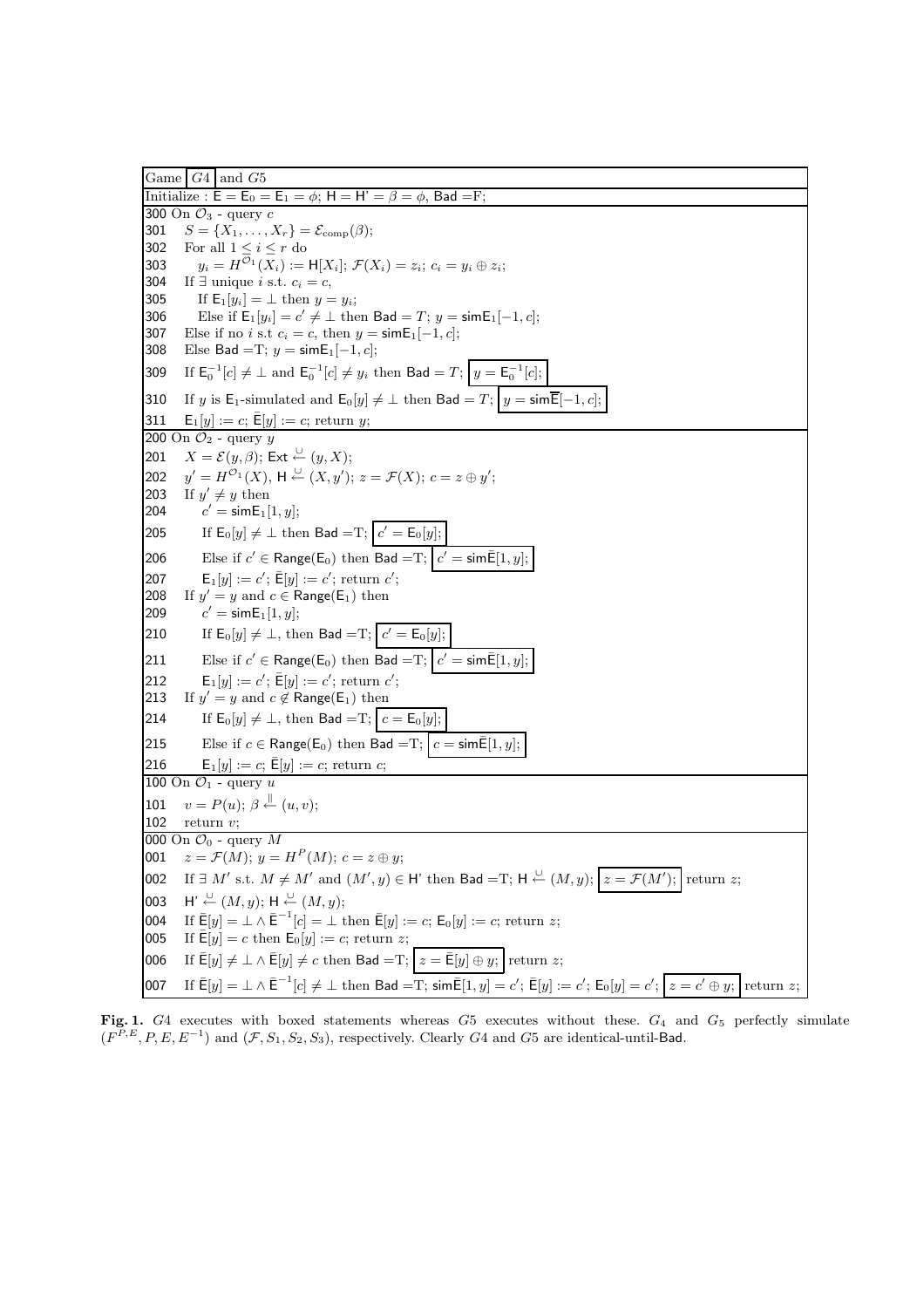| The Oracles $\mathcal{O}_2$ (or $S_2$ ) and $\mathcal{O}_3$ (or $S_3$ )                                    | The oracles $\mathcal{O}_0$ (or $\mathcal{F}$ ), $\mathcal{O}_1$ (or P) and Finalization |  |  |
|------------------------------------------------------------------------------------------------------------|------------------------------------------------------------------------------------------|--|--|
|                                                                                                            | The VIL random oracle F is simulated by The VIL random oracle F is simulated by $C_A$    |  |  |
| $C_A/$                                                                                                     |                                                                                          |  |  |
| Initialize: $E_1 = \mathcal{L} = \mathcal{L}_1 = F' = H = \beta = \phi$ ;                                  | 100 On $\mathcal{O}_1$ - query u                                                         |  |  |
| Run A and response its oracles                                                                             | 101 $v = P(u)$ ; $\beta \stackrel{\parallel}{\leftarrow} (u, v)$ ; return v;             |  |  |
| 300 On $\mathcal{O}_3$ - query $c$                                                                         |                                                                                          |  |  |
| $S = \{X_1, \ldots, X_r\} = \mathcal{E}_{\text{comp}}(\beta);$<br>301                                      | 000 On $\mathcal{O}_0$ (or $\mathcal{F}$ )- query M                                      |  |  |
| 302<br>For all $1 \leq i \leq r$ do                                                                        | 001 $z = \mathcal{F}(M); \mathcal{L} \stackrel{\cup}{\leftarrow} M;$                     |  |  |
| $y_i = H^{\mathcal{O}_1}(X_i) := \mathsf{H}[X_i]; \, \mathcal{F}(X_i) = z_i;$<br>303                       |                                                                                          |  |  |
| $c_i = y_i \oplus z_i$ ; $\mathsf{F}'[X_i] = c_i$ ; $\mathcal{L}_1 \stackrel{\cup}{\leftarrow} X$ ;<br>304 | Finalization()                                                                           |  |  |
| 305                                                                                                        | If collision in $F'$ then $Bad_{F1} = T$ ;                                               |  |  |
| If $\exists$ unique <i>i</i> , $c_i = c$ ,                                                                 | 501                                                                                      |  |  |
| 306                                                                                                        | 502                                                                                      |  |  |
| If $E_1[y_i] = \perp$ then $y = y_i$                                                                       | If collision in H then $Bad_{PrA} = T$ ; Finish();                                       |  |  |
| 307                                                                                                        | 503                                                                                      |  |  |
| Else if $\mathcal{O}_3(c') = y_i$ was queried and                                                          | For all $M \in \mathcal{L}$ do                                                           |  |  |
| 308                                                                                                        | $z = \mathcal{F}(M)$ , $H[M] = HP(M) = y$ ;                                              |  |  |
| no $i$ on that query then                                                                                  | 504                                                                                      |  |  |
| 309                                                                                                        | 505                                                                                      |  |  |
| $Bad_{PI} = T$ ; $y = simE_1[-1, c]$ ;                                                                     | $F'[M] = c = y \oplus z;$                                                                |  |  |
| Else if no <i>i</i> then $y = \text{sim}E_1[-1, c]$ ;                                                      | 506                                                                                      |  |  |
| 310                                                                                                        | If $F'[X] = c$ , $X \neq M$ then $\textsf{Bad}_{F1} = T$ ;                               |  |  |
| Else $\mathsf{Bad}_{F1} = T; y = \mathsf{simE}_1[-1, c];$                                                  | If $H[X] = y, X \neq M$ then Bad $_{PFA}$ =T; Finish();                                  |  |  |
| 311                                                                                                        | 507                                                                                      |  |  |
| 312                                                                                                        | 508                                                                                      |  |  |
| $E_1[y] = c$ ; return c;                                                                                   | If $\text{Ext}[y] \neq \bot$ , M then $\text{Bad}_{PrA} = T$ ; Finish();                 |  |  |
|                                                                                                            | 509<br>If $\mathcal{O}_2(y) = c_i, y \neq y_i$                                           |  |  |
| 200 On $\mathcal{O}_2$ - query $y := y_i, i = i + 1$                                                       | 510<br>then $Bad_{E1} = T$ ;                                                             |  |  |
| $X = \mathcal{E}(y_i, \beta);$ Ext $\stackrel{\cup}{\leftarrow} (y, X);$                                   | Else if $\mathcal{O}_3(c_i) = y \neq y_i$ after $M_i$ -query                             |  |  |
| 201                                                                                                        | 511                                                                                      |  |  |
| $y' = H^{\mathcal{O}_1}(X)$ , $H \stackrel{\cup}{\leftarrow} (X, y')$ ; $z = \mathcal{F}(X)$ ;             | 512                                                                                      |  |  |
| 202                                                                                                        | then $Bad_{comp} = T;$                                                                   |  |  |
| $\mathcal{L}_1 \stackrel{\cup}{\leftarrow} X$ ; $c = z \oplus y$ ; $\mathsf{F}'[X] = c$ ;                  | 513                                                                                      |  |  |
| 203                                                                                                        | Else if $\mathcal{O}_3(c_i) = y \neq y_i$ before $M_i$ -query                            |  |  |
| 204                                                                                                        | 514                                                                                      |  |  |
| If $y' \neq y$                                                                                             | then $Bad_{F2} = T$ ;                                                                    |  |  |
| 205                                                                                                        | 515                                                                                      |  |  |
| then $c = \text{sim}E_1[1, y];$                                                                            | Else if $\mathcal{O}_3(c) = y_i$ after $M_i$ -query, $c \neq c_i$                        |  |  |
| If $y' = y$ , $\mathcal{O}_3(c)$ was queried                                                               | 516                                                                                      |  |  |
| 206                                                                                                        | then $\mathsf{Bad}_{E2} = T$ ;                                                           |  |  |
| 207                                                                                                        | 517                                                                                      |  |  |
| then $\mathsf{Bad}_{F1} = T$ ; $c = \mathsf{simE}_1[1, y]$                                                 | Else if $\mathcal{O}_3(c) = y_i$ before $M_i$ -query, $c \neq c_i$                       |  |  |
| 208                                                                                                        | 518                                                                                      |  |  |
| If $y' = y$ , $\mathcal{O}_2(y'') = c$ was queried                                                         | then $Bad_{PI} = T$ ;                                                                    |  |  |
| 209                                                                                                        | 519                                                                                      |  |  |
| then $c = \text{sim}E_1[1, y]$                                                                             | return $\perp$ ;                                                                         |  |  |
| 210<br>$E_1[y] = c$ ; return c;                                                                            |                                                                                          |  |  |

Fig. 2. The oracles simulated by PrA adversary  $C_A$  to response an PRO adversary A. It has a finalization procedure which also sets some bad event true. Finish() which is defined similarly as in Fig. 7.2. It mainly completes the PrA attack. It is easy to see that whenever Finish() is being executed either we have a collision in  $H^P$  or there is some message M such that  $H^P(M) = y, (y, M) \notin \mathsf{Ext}.$ 

- 1. Pr[Bad<sub>mPI</sub> = T]  $\leq q_3 \times \mathbf{Adv}_{H^P}^{PI}(q^*, t^*)$ . It is easy to see that whenever  $\mathsf{Bad}_{mPI}$  sets true we have a preimage of some  $y_i$  which is generated from  $\sinE_1$ . Note that  $\sinE_1$  responds exactly like a random permutation. So by lemma 1 we have the bound.
- 2. Pr[Bad<sub>comp</sub> = T]  $\leq q_0 q_3 \epsilon$ . Whenever Bad<sub>comp</sub> sets true we must have  $H^P(M_i) = y_i$  where  $M_i$  is not computable (since it is not in the list given by  $\mathcal{E}_{\text{comp}}$ ). So from computable message awareness definition we know that  $Pr[H^P(M_i) = y_i] \leq \epsilon$ . The number of such  $M_i$ 's and  $y_i$ 's are at most  $q_0q_3$ .
- 3. All other bad events hold due to either the special outputs of  $\mathcal{F}(M)$  (when  $\textsf{Bad}_{F1} = T$  or  $\textsf{Bad}_{F2} =$ T, we apply the lemma 3) or the special outputs of  $\operatorname{simE}(c)$  (when  $\operatorname{Bad}_{E1} = T$  and  $\operatorname{Bad}_{E2} = T$ ). One can show the following:

$$
\Pr[\mathsf{Bad}_{E1\vee E2\vee F1\vee F2}=T] \le \frac{2q_0q_3+q_2q_0}{2^n-q_0-q_2-q_3}+\frac{(q_H+q_2+q_0)^2}{2^{n+1}}.
$$

We have used Lemma 3 to bound the bad event  $\text{Bad}_{F1}$ . The other bad event probability calculations are straightforward to calculate. We leave details to readers.

The main theorem of the section follows from the above lemmas.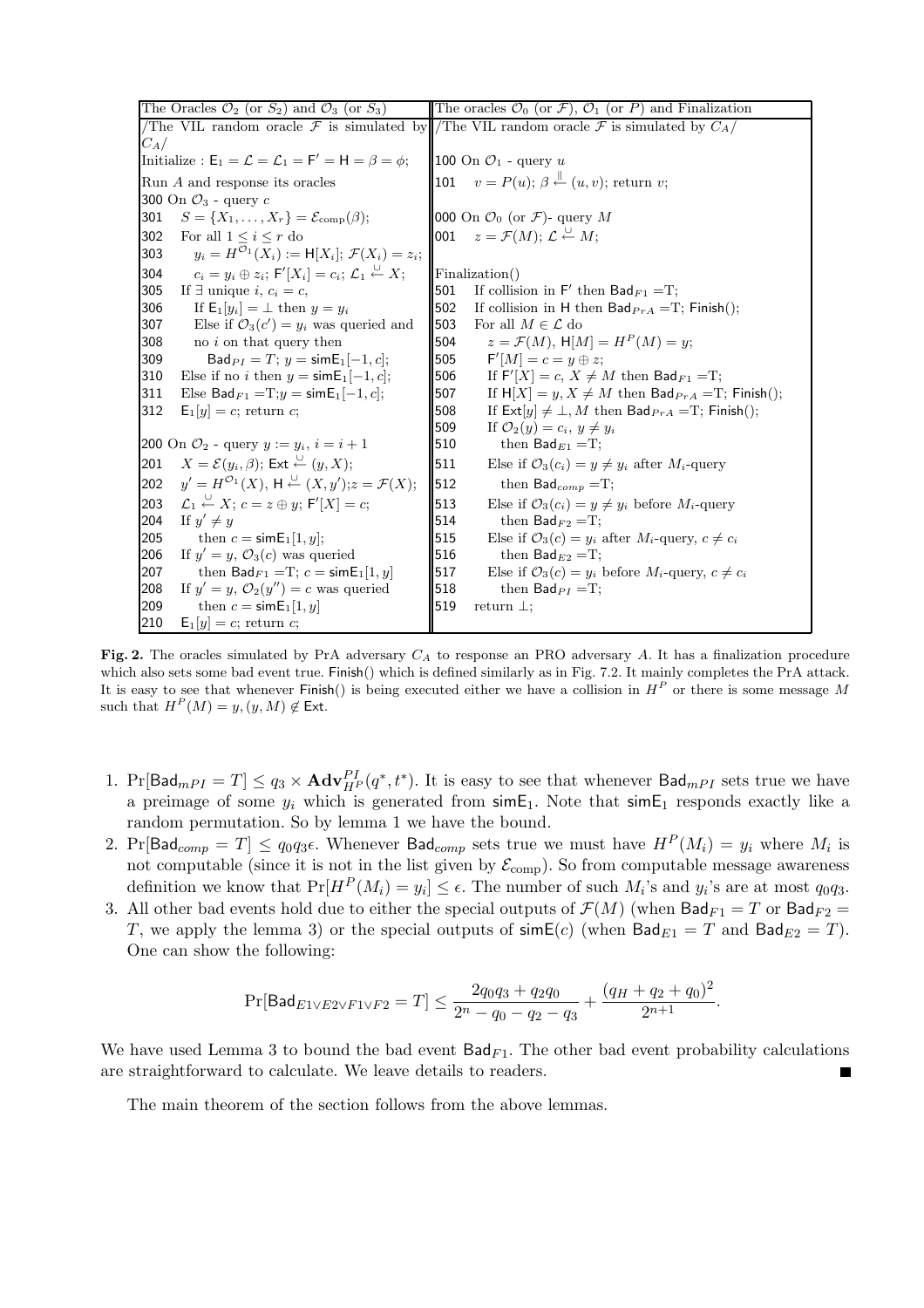**Theorem 1.** For any indifferentiability adversary A making at most  $(q_0, q_1, q_2, q_3)$  queries to its four oracles with bit-size  $l_{max}$  for the longest  $\mathcal{O}_0$ -query, there exists a PrA  $(q, q_2 + 1, t)$ -adversary  $C_A$  with runtime  $t =$  Time(A) +  $O(q_2 \cdot$  Time(E) +  $q_0 + q_1 + (q_2 + q_0)NQ[l_{max}])$  and

$$
\mathbf{Adv}_{F,S}^{\text{pro}}(A) \leq \mathbf{Adv}_{H^P,P,\mathcal{E}}^{\text{pra}}(C_A) + q_3 \times \mathbf{Adv}_{H^P}^{\text{PI}}(q,t) + q_0 q_3 \epsilon + \frac{2q_0 q_3 + q_2 q_0}{2^n - q_0 - q_2 - q_3} + \frac{(q_H + q_2 + q_0)^2}{2^{n+1}},
$$

where  $H^P(\cdot)$  is preimage resistant and  $(q^*, q_H, \epsilon)$ -computable message aware for an efficient computable message extractor  $\mathcal{E}_{\text{comp}}$  where  $q^* = q_1 + q_2 NQ[l_{max}].$ 

### 4 Application of Theorem 1: PRO analysis of a variant of Grøstl

As an application of Theorem 1 we prove the PRO analysis of a variant of Grøstl hash function in which the output transformation is based on a permutation independent of the permutations used in iteration. The compression function  $f^{P,Q}(z,m) = P(z \oplus m) \oplus Q(m) \oplus z$ , where P and Q are invertible permutations on n-bit modeled to be independent random permutations (adversary can also have access to inverses). The hash function  $H^{P,Q}$  of Grøstl without output transformation is Merkle-Damgård with strengthening (SMD) and the output transformation is truncs( $P(x) \oplus x$ ). In case of the variant of the hash function, the output transformation is same as the previous section, i.e.  $OT(x) = E(x) \oplus x$  where E is a random permutation independent with P and Q. Since SMD preserves preimage awareness and preimage resistance of the underlying compression function, we focus on the proof of the compression function  $f^{P,Q}$  to prove PrA and preimage resistance.

**Lemma 5.** For any advise string  $\alpha_P$  and  $\alpha_Q$  of sizes  $(q_1+q_2)$  and  $(q_3+q_4)$  (for  $(P, P^{-1})$  and  $(Q, Q^{-1})$ ) respectively) the number of computable messages is at most  $q_f \leq (q_1 + q_2)(q_3 + q_4)$  and for any noncomputable message  $(z, m)$ ,  $Pr[f^{P,Q}(z,m) = c|\alpha_P, \alpha_Q] \leq \frac{1}{2^n - max(q_1 + q_2, q_3 + q_4)}$ . Moreover there is an efficient computable message extractor  $\mathcal{E}_{\text{comp}}^f$  which can list all computable messages.

The proof of the above lemma is straightforward and is left to readers to verify. Let  $\mathbf{q} = (q_1, q_2, q_3, q_4)$ . Now given the computable message extractor one can define a PrA extractor  $\mathcal{E}^f$  as follows:  $\mathcal{E}^f(y,\alpha_P,\alpha_Q)=$  $(z, m)$  if there exists an unique computable message (from the list given by  $\mathcal{E}^f_{\text{comp}}$ ) such that  $f(z, m)$  = y, otherwise it returns any arbitrary message.

**Lemma 6.** Adv ${}_{H^{P,Q}}^{PI}(\mathbf{q},t) \leq \text{Adv}_{f^{P,Q}}^{PI}(\mathbf{q},t) \leq \frac{(q_1+q_2)(q_3+q_4)}{2^{n}-max(q_1+q_2,q_3+q_4)}$  for any t.

 $H^{P,Q}$  of Grøstl is a function based on SMD (Merkle-Damgård with strengthening). Since SMD preserves preimage awareness of the underlying compression function [7, 8], we focus on the proof of the compression function of  $H^{P,Q}$ . The compression function  $f(h,m) = P(h \oplus m) \oplus Q(m) \oplus h$ , where P and Q is invertible permutations on n-bit. For the preimage awareness proof of  $f$ , we assume that P and Q are independent ideal permutations.

**Lemma 7.** Let  $\mathbf{q} = (q_1, q_2, q_3, q_4)$  and let  $f^{P,Q} = P(h \oplus m) \oplus Q(m) \oplus h$ , where P and Q are invertible ideal permutations. For any preimage awareness  $(q, e, t)$ -adversary A making at most q queries to the oracles P,  $P^{-1}, Q, Q^{-1}$ , there exists an extractor  $\mathcal E$  such that

$$
Adv_{f^{P,Q},P,Q,\mathcal{E}}^{\text{pra}}(A) \le \frac{e(q_1+q_2)(q_3+q_4)}{2^n - max(q_1+q_2, q_3+q_4)} + \frac{(q_1+q_2)^2(q_3+q_4)^2}{2(2^n - max(q_1+q_2, q_3+q_4))},
$$

Proof. We use Lemma 3.3 and Lemma 3.4 in [8]. The two lemmas are related to the definition of the weak preimage awareness, where the extractor is a honest multi-point extractor  $\mathcal{E}^+$  which can output a set  $\mathcal{X}$ , all elements of  $\mathcal{X}$  should be real preimages for a committed value. So, we have to show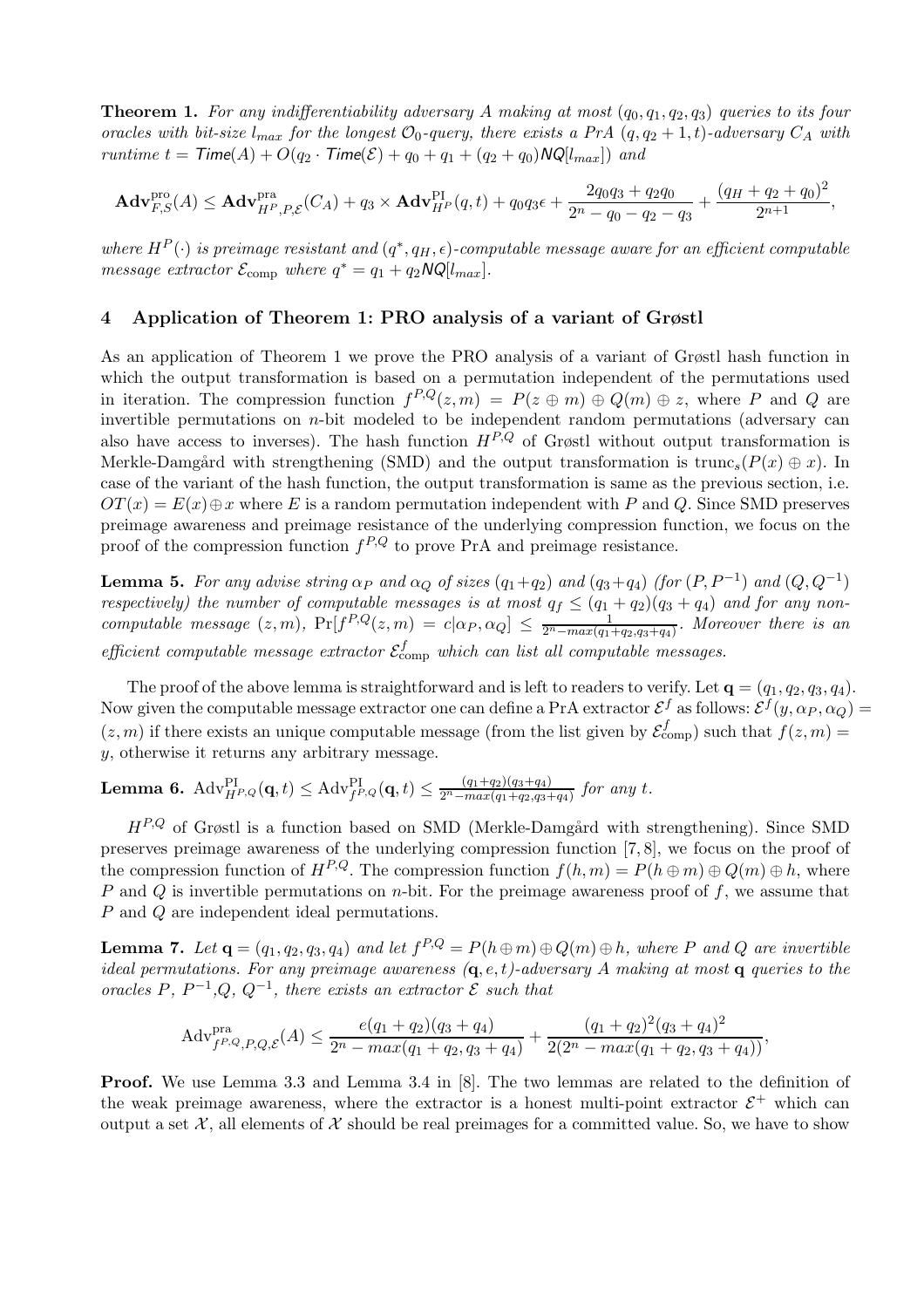the following inequalities. First, we need to show that there exists a honest multi-point extractor  $\mathcal{E}^+$ such that for any weak preimage awareness  $(\mathbf{q}, 1, t)$ -adversary  $B$ ,  $\text{Adv}_{f, Q, P, Q, \mathcal{E}^+}^{1-\text{wpra}}(B) \leq \frac{(q_1+q_2)(q_3+q_4)}{2^n}$ . Second, we need to show that for any collision-finding adversary  $C$  making the same number of oracle queries of A,  $\text{Adv}_{f^P,Q,P,Q}^{\text{cr}}(C) \leq \frac{(q_1+q_2)(q_3+q_4)}{2^{n+1}}$ . Then, by applying Lemma 3.3 and Lemma 3.4 in [8], the theorem holds. Let  $\alpha_i$  be the advice string at the time when  $A_{\text{guess}}^{P,P^{-1},Q,Q^{-1}}$  commits  $y_i$  and initialize  $\mathcal{X} = \emptyset$ .

algorithm  $\mathcal{E}^+(y_i,\alpha_i)$  : For all M's such that  $f^{P,Q}$  is computable from  $\alpha_i$ , if  $f^{P,Q}(M) = y_i$ , then  $\mathcal{X} = \mathcal{X} \cup \{M\}$ Return  $\mathcal{X}$ 

It is easy to check that all elements of  $\mathcal X$  are real preimages for the committed value  $y_i$ . Note that  $B$ is any weak preimage awareness  $(q, 1, t)$ -adversary. So, once  $B_{\text{guess}}^{P, P^{-1}, Q, Q^{-1}}$  commits y, B wins the weak preimage awareness game if B finds a new preimage image  $M'$  such that  $f^{P,Q}(M') = y$  and  $M' \notin \mathcal{X}$ . Since P and Q are independent ideal permutations and B can make at most q queries to P,  $P^{-1}, Q$ ,  $Q^{-1}$ , there are  $(q_1 + q_2)(q_3 + q_4)$  computable messages and  $Pr[f^{P,Q}(M) = y] \le \frac{1}{2^n - max(q_1 + q_2, q_3 + q_4)}$  for each M. So the probability that B wins is at most  $\frac{(q_1+q_2)(q_3+q_4)}{2^n - max(q_1+q_2,q_3+q_4)}$ .

Next, we consider the advantage of collision-resistance of  $f^{P,Q}$ . Since B can make at most **q** queries, there exist at most  $(q_1+q_2)(q_3+q_4)$  M's such that  $f^{P,Q}(M)$  is computable. And the probability that  $f^{P,Q}(M) = f^{P,Q}(M')$  for  $M \neq M'$  is at most  $\frac{1}{2^n - max(q_1 + q_2, q_3 + q_4)}$ . Therefore, the probability that there exists a collision of  $f^{P,Q}$  is at most  $\frac{(q_1+q_2)^2(q_3+q_4)^2}{2(2^n - max(q_1+q_2,q_3+q_4))}$ .

Now we restrict to all advise strings which do not have any collision on  $f^{P,Q}$  and we call such an advise string a non-collision advise string. For any such advise string, the number of computable messages for a hash function should be at most the number of computable messages for the compression function since the last invocations of the compression function must be distinct for all computable messages (otherwise we have a collision). So  $q_H \leq (q_1+q_2)(q_3+q_4)$ . There is also an efficient computable message extractor  $\mathcal{E}_{\text{comp}}$  which can list all computable messages. One can construct the list in a backward manner. That is, starting from the final output of a computable message one can find out the last chaining value and message block (there cannot be more than one as there are no collisions). We can go back until we get a chaining value which is same as the initial value or the length of the message becomes more than  $\ell_{max}$ . Let  $t_{comp}$  denote the runtime of the computable message extractor. The following lemma says that for any non-computable message the outputs are unpredictable and hence  $H^{P,Q}$  is computable message aware.

Lemma 8. For any non-computable message M,

$$
\Pr[H^{P,Q}(M) = y|\alpha] \le \frac{(q_1+q_2+1)(q_3+q_4+1)}{2^n - max(q_1+q_2,q_3+q_4)} + \frac{l_{max}(q_1+q_2+l_{max}+1)(q_3+q_4+l_{max})}{2^n - (q_1+q_2+l_{max})} := \epsilon,
$$

where  $l_{max}$  is the maximum block-length of the padded input massage of  $H^{P,Q}$ . Hence  $H^{P,Q}$  is  $(\mathbf{q},(q_1+$  $(q_2)(q_3+q_4), \epsilon, t_{\text{comp}})$ -CMA.

**Proof.** Let  $h_i$  and  $g_i$  be the input and the output of P of the *i*-th compression function  $f^{P,Q}$ . Let  $z_i$  be the output of the *i*-th compression function  $f^{P,Q}$  and let  $\alpha$  be the advise string at some point. Since the number of queries to  $(P,P^{-1},Q,Q^{-1})$  is  $(q_1,q_2,q_3,q_4)$ ,  $\alpha$  has the information of  $(q_1 + q_2)$ input-output pairs of P and  $(q_3 + q_4)$  input-output pairs of Q. Since the number of blocks of each padded message is bounded by  $l_{max}$ , there exist at most  $h_{l_{max}}$  for each padded message. Now we want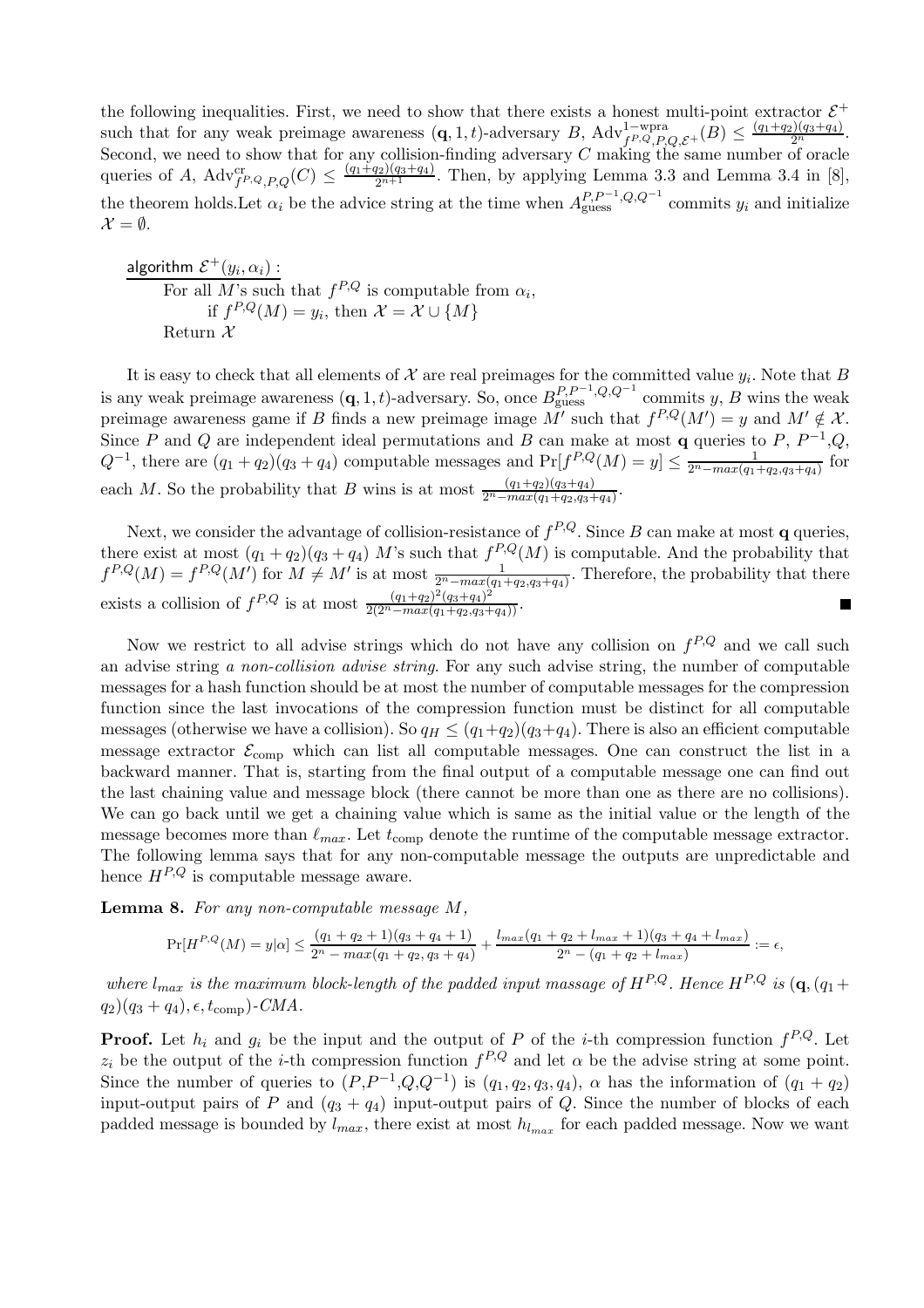to compute the computable message awareness advantage for any  $(q = (q_1, q_2, q_3, q_4), t)$ -adversary A. In other words, we want to compute the upper bound of the following probability: For any advise string  $\alpha$  of at most size  $q = (q_1, q_2, q_3, q_4)$  and any M which is not computable from  $\alpha$  and any y,  $Pr[H^{P,Q}(M) = y|\alpha] \leq \epsilon$ , where  $\epsilon$  is as given in the theorem. Since M is not computable from  $\alpha$ , there exists the smallest i such that we cannot compute  $z_i$ . We let the block length of the padded message corresponding to M be  $\ell$ , where  $\ell \leq l_{max}$ .

We consider two cases. One is the case of  $i = \ell$ . The other is the case of  $i < \ell$ . In the first case, we can compute easily that  $Pr[H^{P,Q}(M) = y | \alpha] \leq max(\frac{q_3+q_4}{2^n-(q_1+q_2)}, \frac{q_1+q_2}{2^n-(q_3+q_4)})$ . So we have only to compute the bound in the second case. Firstly, we compute an upper bound  $\epsilon_1$  of the probability that one of  $h_{i+1},...,h_{\ell}$  is obtained as an input of P from  $\alpha$ , which means that one of  $h_i,...,h_{\ell}$  is not new. Secondly, we compute the upper bound  $\epsilon_2$  of the probability that  $H^{P,Q}(M) = y$  under the condition that all  $h_i, \ldots, h_\ell$  are new and  $\alpha$  is given.

 $Pr[H^{P,Q}(M) = y|\alpha]$  $\leq \Pr[\exists j \ s.t. \ h_j \ isn't \ new] + \Pr[H^{P,Q}(M) = y | \alpha \wedge (h_i, ..., h_\ell \ are \ new)] \Pr[h_i, ..., h_\ell \ are \ new]$  $\leq \Pr[\exists j \; s.t. \; h_j \; isn't \; new] + \Pr[H^{P,Q}(M) = y | \alpha \wedge (h_i, ..., h_\ell \; are \; new)] \leq \epsilon_1 + \epsilon_2$ 

Claim 1. Pr[∃ j s.t.  $h_j$  isn't new]  $\leq \frac{(q_1+q_2+1)(q_3+q_4+1)}{2^n - max(q_1+q_2,q_3+q_4)} + \frac{l_{max}(q_1+q_2+l_{max})(q_3+q_4+l_{max})}{2^n - (q_1+q_2+l_{max})} = \epsilon_1$ **Proof.** Note that no attacker obtains  $z_i$  and  $i \leq \ell$ . Let  $C_j$  be the event that  $h_j$  is not new for  $i+1 \leq j \leq \ell$ . So, Pr[ $\exists j \; s.t. \; h_j \; isn't \; new$ ] = Pr[ $C_{i+1}$ ] +  $\sum_{j=i+2}^{\ell} Pr[C_j|\overline{C_{j-1}}]$ . Since  $z_i$  is not known from  $\alpha$ , and P and Q are independent random permutations,  $Pr[C_{i+1}] \leq \frac{(q_1+q_2+1)(q_3+q_4+1)}{2^n - max(q_1+q_2,q_3+q_4)}$ . And for  $j \geq i + 2 Pr[C_j|\overline{C_{j-1}}] \leq \frac{(q_1+q_2+j-i)(q_3+q_4+j-i)}{2^n-(q_1+q_2+j-i)}$  $\frac{(q_2+j-i)(q_3+q_4+j-i)}{2^n-(q_1+q_2+j-i)}.$ 

Claim 2.  $Pr[H^{P,Q}(M) = y | \alpha \wedge (h_i, ..., h_\ell \text{ are new})] \leq \frac{q_3 + q_4 + \ell - i}{2^n - (q_1 + q_2 + \ell - i)} \leq \frac{q_3 + q_4 + l_{max}}{2^n - (q_1 + q_2 + l_{max})} = \epsilon_2$ **Proof.** That  $h_{\ell}$  is new means that the input of P of the final compression function is new, that is, the output  $g_{\ell}$  of P is almost random. And y is a given fixed value. So, with the distribution of  $g_i$  we can compute the probability regardless of the output of Q of the final compression function. Note that  $h_i$ 's are not the same. So, we need the term  $\ell$  in the above inequality. Г

**Theorem 2.** Let  $Grøstl'(M) = P'(H^{P,Q}(M)) \oplus H^{P,Q}(M)$  where  $H^{P,Q}$  is Grøstl without the output transformation and  $P, Q, P'$  are independent random permutations. Then for any adversary making at most q queries to all its oracles the PRO-advantage is bounded by  $\ell_{max}q^2q'^2/2^{n-2}$  if If  $q' = q_1 + q_2 +$  $q_3 + q_4 + l_{max} \leq 2^{n-1}.$ 

 $\blacksquare$ 

Proof. The result follows from Lemma 9, 10, 11 and 12, and Theorem 1.

Remark 1. Our bound  $\ell_{max}q^2q'^2/2^{n-2}$  in the variant of grostl seems to be reasonable as we indeed have collision on the compression function in  $2^{n/4}$  complexity i.e. the collision advantage is  $q^4/2^n$ . We believe the designers also noted that and this is why they consider at least double length hash function. We also strongly believe that the same bound can be achieved for original Grostl. However to prove that we cannot apply Theorem 2 directly. This would be our one of the future research work.

## 5 PRO Analysis of Hash Functions with PGV Output Transformations

In the previous section, we considered the case that the finial output transformation is  $OT(x)$  =  $E(x) \oplus x$ . In this section, we consider 20 PGV compression functions shown in Table 1 as candidates of the final output transformation OT. Such 20 PGV hash functions based on them were proved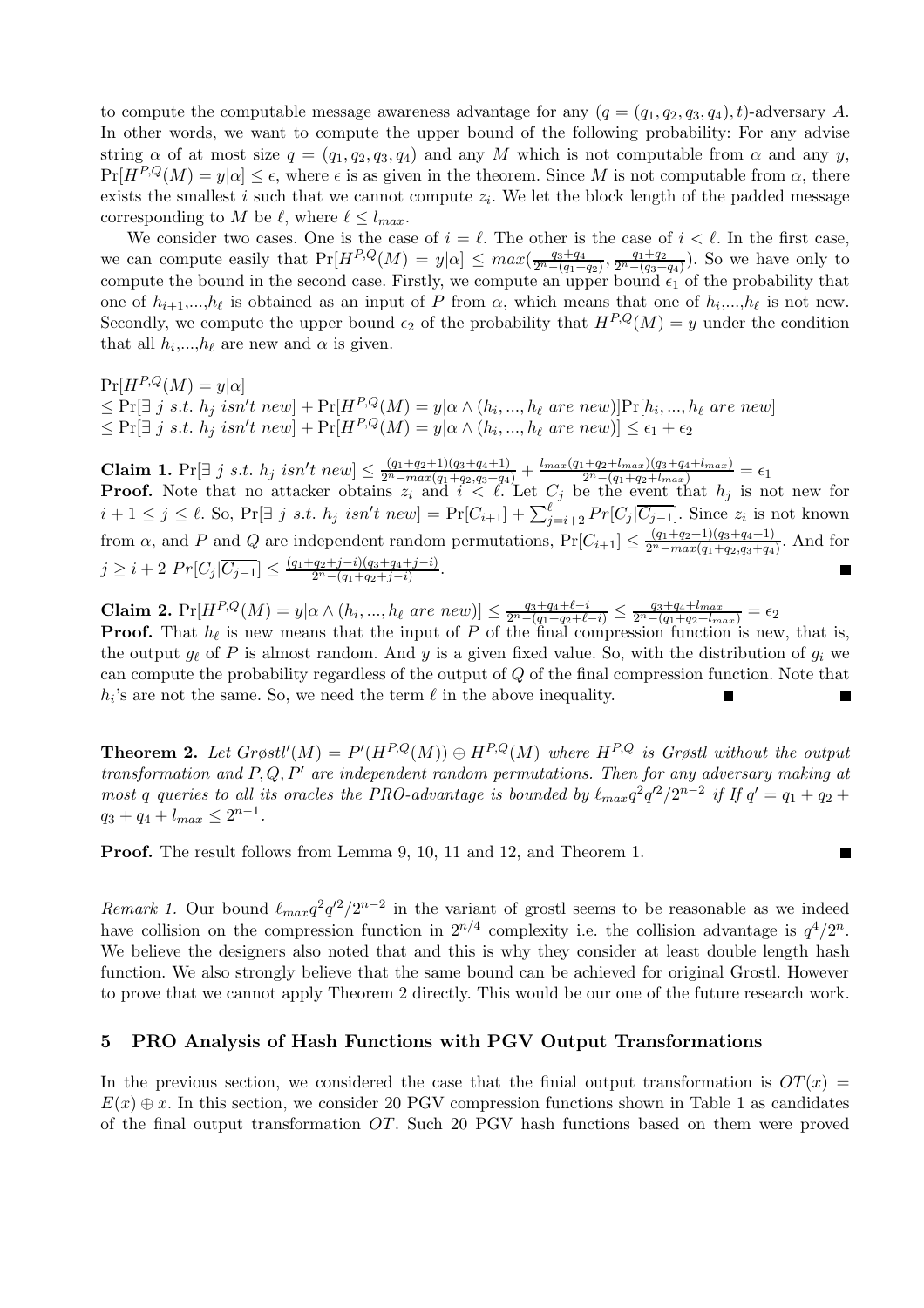to be collision resistant in the ideal cipher model [4]. More precisely, we will consider the case that  $F^{P,E}(M) = OT(H^P(M_1), M_2)$ , where E is an ideal cipher,  $M = M_1||M_2$ ,  $H^P(M_1)$  corresponds to  $h_{i-1}$  and  $M_2$  corresponds to  $m_i$  in Table 1. Except for PGV 11, 13, 15-20 (See Example 2 and 3), Theorem 3 holds. The proof of the Theorem 3 is same as Davis-Meyer case. However we give the proof idea so that the reader could justify themselves.

**Theorem 3.** [PRO Construnction via 12 PGVs] Let  $F^{P,E}(M) = OT(H^P(M_1), M_2)$ , where  $M =$  $M_1||M_2$ , OT is any PGV constructions except for PGV 11, 13, 15-20,  $E^{-1}$  is efficiently computable, and E is an ideal cipher. For any indifferentiability adversary A making at most  $(q_0, q_1, q_2, q_3)$  queries to its four oracles with bit-size  $l_{max}$  for the longest  $\mathcal{O}_0$ -query, there exists a PrA  $(q, q_2+1, t)$ -adversary  $C_A$  with runtime  $t = \mathsf{Time}(A) + O(q_2 \cdot \mathsf{Time}(\mathcal{E}) + q_0 + q_1 + (q_2 + q_0) \mathsf{NQ}[l_{max}])$  and

$$
\mathbf{Adv}_{F,S}^{\mathrm{pro}}(A) \leq \mathbf{Adv}_{H^P,P,\mathcal{E}}^{\mathrm{pra}}(C_A) + q_3 \times \mathbf{Adv}_{H^P}^{\mathrm{PI}}(q,t) + q_0 q_3 \epsilon + \frac{2q_0 q_3 + q_2 q_0}{2^n - q_0 - q_2 - q_3} + \frac{(q_H + q_2 + q_0)^2}{2^{n+1}},
$$

where  $H^P(\cdot)$  is preimage resistant and  $(q^*, q_H, \epsilon)$ -computable message aware for an efficient computable message extractor  $\mathcal{E}_{\text{comp}}$  where  $q^* = q_1 + q_2 NQ[l_{max}].$ 

**Proof Idea for Theorem 3:** Like to the Davis-Meye case we only need to worry about the  $E^{-1}$ query since we have chosen those PGV compression functions which behave like random oracle if adversary makes only  $E$  queries. Note that 5-10 and 12 and 14 PGV have  $w_i$  as keys. So given a  $E_w^{-1}(y)$  query simulator can make the list of all h which can be computed, i.e.  $H^P(M) = h$ , and guess  $m = h \oplus w$ . Once simulator guesses m he can make F queries  $(M, m)$  and obtains responses z's. Now simulator can find a correct m if y is really obtained by some  $\mathcal{F}(M,m)$ . If there is no such  $m$ , simulator can response randomly and any bad behavior would be either bounded by the collision probability or by the preimage attack. The same argument works for PGV 1-4 since  $H^P(M)$  is xored with the the  $E()$  output. So simulator can verify the correct h among all computable hash outputs.

*Example 2.* See PGV 15 in Table 1, which is  $E_{m_i}(w_i) \oplus v$ , where  $w_i = h_{i-1} \oplus m_i$  and v is a constant. Now we want to give an indifferentiable attack on  $F^{P,E}$  based on PGV 15, even though  $H^P$  is preimage aware, preimage resistant, and  $(q, q_H, \epsilon)$ -computable message aware with feasible q and  $q_H$  and negligible  $\epsilon$ . Let  $H^P$  be an Merkle-damgård construction with strengthening, where the underlying compression function is a preimage aware function based on the ideal primitive  $P$ . As shown in [7, 8], SMD (Merkle-damgård construction with strengthening) preserves preimage awareness of the compression function. Also SMD preserves preimage resistance. So,  $H<sup>P</sup>$  is also preimage aware and preimage resistant. We assume that  $H^P$  is  $(q, q_H, \epsilon)$ -computable message aware with feasible q and  $q_H$  and negligible  $\epsilon$ . Now we construct an indifferentiability adversary A for  $F^{P,E}(M) = OT(H^P(M_1), M_2)$ , where  $OT(x, y) = E_y(x \oplus y) \oplus v$  is PGV 15, and v is a constant. First, A chooses a random query  $M = M_1 || M_2$  to  $\mathcal{O}_1$ , where  $(\mathcal{O}_1, \mathcal{O}_2, \mathcal{O}_3, \mathcal{O}_4)$  is  $(F^{P,E}, P, E, E^{-1})$  or  $(\mathcal{F}, S_1^{\mathcal{F}}, S_2^{\mathcal{F}}, S_3^{\mathcal{F}})$  for any simulator  $S^{\mathcal{F}} = (S_1^{\mathcal{F}})$  $1, S_2^{\mathcal{F}}, S_3^{\mathcal{F}}$ ). A gets its response z from  $\mathcal{O}_1$ . And A hands  $(M_2, z \oplus v)$  over to  $\mathcal{O}_4$ . Then, A gets its response h from  $\mathcal{O}_4$ . A makes a new query  $(M'_2, h \oplus M_2 \oplus M'_2)$  to  $\mathcal{O}_3$ . Then, A gets its response c from  $\mathcal{O}_3$ . Finally, A hands  $(M_1||M'_2)$  over to  $\mathcal{O}_1$  and gets its response z'. If  $(\mathcal{O}_1, \mathcal{O}_2, \mathcal{O}_3, \mathcal{O}_4)$ is  $(F^{P,E}, P, E, E^{-1}), c \oplus v = z'$ . On the other hand, since any simulator cannot know  $M_1, c \oplus v \neq z'$ with high probability. Therefore,  $F^{P,E}$  based on PGV 15 is not indifferentiable from a VIL random oracle  $\mathcal F$ . In the similar way, cases of PGV 11, 13, and 16 are not secure.

*Example 3.* See PGV 17 in Table 1, which is  $E_{h_{i-1}}(m_i) \oplus m_i$ . Firstly, we define a hash function  $H^P(x): \{0,1\}^* \to \{0,1\}^n$  as follows, where c is any n-bit constant and P is a VIL random oracle with n-bit output size.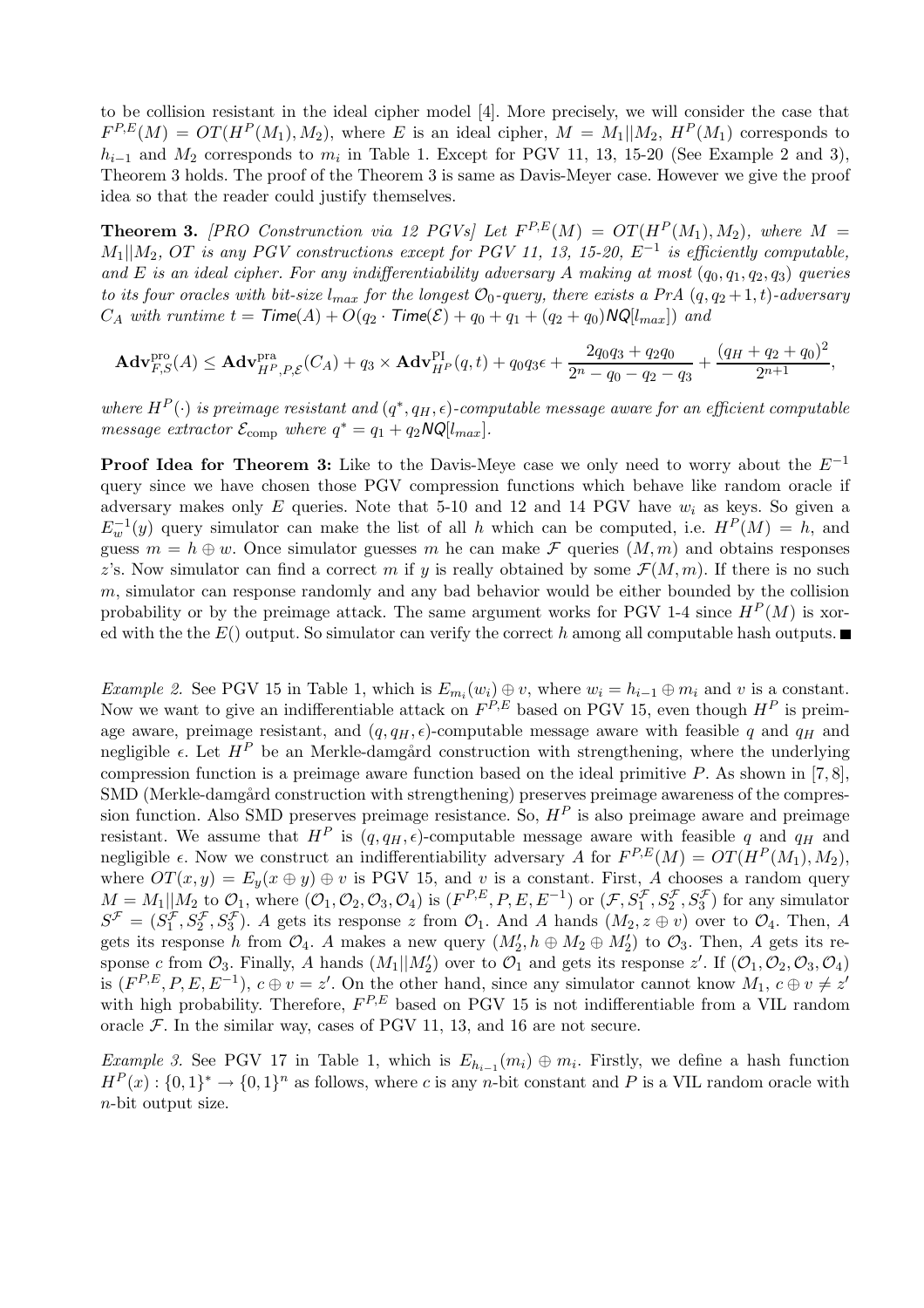$$
HP(x) = c
$$
 if  $x = c$   
=  $P(x)$  otherwise,

In the similar way with the proofs of Section 6, we can prove that  $H<sup>P</sup>$  is preimage aware, preimage resistant,  $(q, q_H (= q+1), 1/2^n)$ -computable message aware, where  $q_H$  is the number of computable messages obtained from q input-output pairs of P. Now we want to give an indifferentiable attack on  $F^{P,E}$ based on PGV 17. We construct an indifferentiability adversary A for  $F^{P,E}(M) = OT(H^P(M_1), M_2)$ , where  $OT(x, y) = E_x(y) \oplus y$  is PGV 17. First, A chooses a query  $M = c||M_2$  to  $\mathcal{O}_1$ , where  $M_2$  is a randomly chosen one-block message. A gets its response z from  $\mathcal{O}_1$ . And A hands  $(c, z \oplus M_2)$  over to  $\mathcal{O}_4$ . Then, A gets its response m from  $\mathcal{O}_4$ . If  $(\mathcal{O}_1, \mathcal{O}_2, \mathcal{O}_3, \mathcal{O}_4)$  is  $(F^{P,E}, P, E, E^{-1})$ ,  $m = M_2$ . On the other hand, since any simulator cannot know  $M_2$ ,  $m \neq M_2$  with high probability. Therefore,  $F^{P,E}$ based on PGV 17 is not indifferentiable from a VIL random oracle  $\mathcal{F}$ . In the similar way, cases of PGV 18-20 are not secure.

|                | Case PGV                         |    | $\csc$ PGV                    |
|----------------|----------------------------------|----|-------------------------------|
| 1              | $E_{m_i}(h_{i-1})\oplus h_{i-1}$ | 11 | $E_{m_i}(h_{i-1})\oplus v$    |
| $\overline{2}$ | $E_{m_i}(w_i) \oplus w_i$        | 12 | $E_{w_i}(h_{i-1})\oplus v$    |
| 3              | $E_{m_i}(h_{i-1})\oplus w_i$     | 13 | $E_{m_i}(h_{i-1})\oplus m_i$  |
| $\overline{4}$ | $E_{m_i}(w_i) \oplus h_{i-1}$    | 14 | $E_{w_i}(h_{i-1})\oplus w_i$  |
| 5.             | $E_{w_i}(m_i) \oplus m_i$        | 15 | $E_{m_i}(w_i) \oplus v_i$     |
| 6              | $E_{w_i}(h_{i-1})\oplus h_{i-1}$ | 16 | $E_{m_i}(w_i) \oplus m_i$     |
| 7              | $E_{w_i}(m_i) \oplus h_{i-1}$    | 17 | $E_{h_{i-1}}(m_i)\oplus m_i$  |
| 8.             | $E_{w_i}(h_{i-1})\oplus m_i$     | 18 | $E_{h_{i-1}}(w_i) \oplus w_i$ |
| 9              | $E_{w_i}(m_i) \oplus v$          | 19 | $E_{h_{i-1}}(m_i)\oplus w_i$  |
| 10             | $E_{w_i}(m_i) \oplus w_i$        | 20 | $E_{h_{i-1}}(w_i)\oplus m_i$  |

**Table 1.** 20 Collision Resistant PGV Hash Functions in the Ideal Cipher Model [4].  $(w_i = m_i \oplus h_{i-1})$ 

#### 6 PRO Attacks on Hash Functions with Some DBL Output Transformations

In this section, we consider DBL (Double Block Length) output transformations. Unfortunately, many constructions with DBL output transformations are not indifferentiably secure, even though  $H^P$  satisfies all requirements as mentioned before.

# 6.1 The case of  $OT(x) = f(x)||f(x \oplus p)$

There are several DBL compression functions of the form  $OT(x) = f(x)||f(x \oplus p)|$  [18, 12] where p is a non-zero constant and f is any function. See Fig. 3, where  $F_1$  was proposed by Nandi in [18] and  $F_2 \sim F_7$  were proposed by Hirose in [12]. In fact, the T in  $F_1$  Fig. 3 is a permutation without any fixed point and  $T^2 = id$ . Here, we consider only  $T(x) = x \oplus p$ , where p is a non-zero constant. We define a hash function  $H^P(x)$ :  $\{0,1\}^* \to \{0,1\}^n$  as follows, where c is any n-bit constant and P is a VIL random oracle with *n*-bit output size.  $1^n$  and  $0^n$  indicate the *n*-bit one and zero strings.

$$
HP(x) = c \oplus p \qquad \text{if } x = 0^n
$$
  
= c \qquad \text{if } x = 1^n  
= P(x) \qquad \text{otherwise,}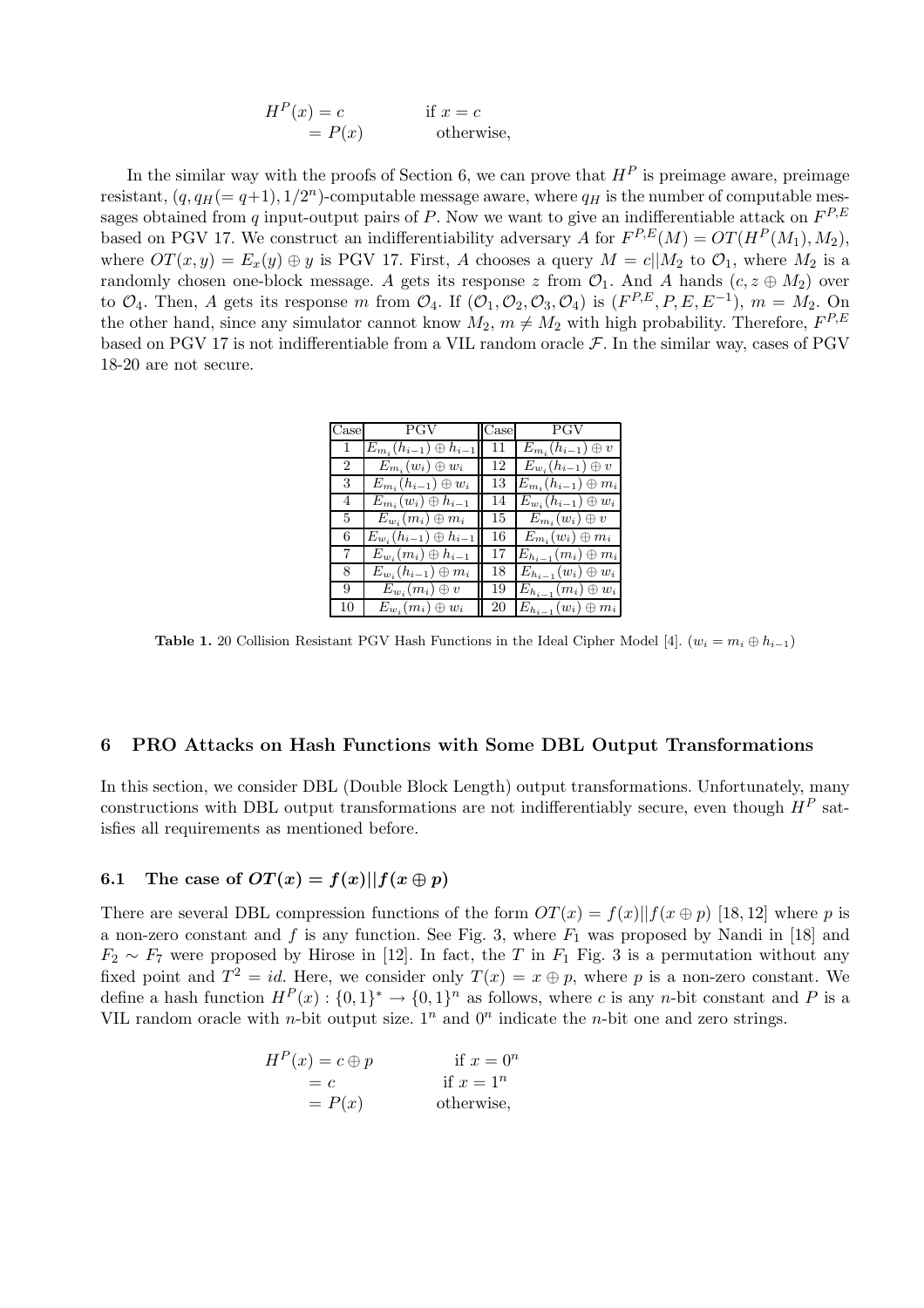**Theorem 4.** Let  $H^P$  be the above hash function. For any preimage awareness  $(q, e, t)$ -adversary A making at most q queries to the oracles P, there exists an extractor  $\mathcal E$  such that

$$
Adv_{H^{P},P,\mathcal{E}}^{\text{pra}}(A) \le \frac{eq}{2^{n}} + \frac{(q+2)^{2}}{2^{n+1}}, \text{ and } q_{H} \le q+2.
$$

Proof. We use Lemma 3.3 and Lemma 3.4 in [8]. First, we show that there exists a multi-point extractor  $\mathcal{E}^+$  such that for any weak preimage awareness  $(q, 1, t)$ -adversary B, Adv $_{H^P, P, \mathcal{E}^+}^{1-\text{wpra}}(B) \leq \frac{q}{2^n}$ . Second, we show that for any collision-finding adversary C making the same number of  $P$  queries as that of P queries of A,  $\text{Adv}_{HP,P}^{\text{cr}}(C) \leq \frac{(q+2)^2}{2^{n+1}}$ . Then, by applying Lemma 3.3 and Lemma 3.4 in [8], the theorem holds.  $\alpha_i$  is the advice string at the time when  $A_{\text{guess}}^{P,P^{-1},Q,Q^{-1}}$  commits  $y_i$  and  $\mathcal{X} = \emptyset$ . algorithm  $\mathcal{E}^+(y_i,\alpha_i)$  :

For all M's such that  $H^P$  is computable from  $\alpha_i$ , if  $H^P(M) = y_i$ , then  $\mathcal{X} = \mathcal{X} \cup \{M\}$ Return  $\mathcal{X}$ 

Note that B is any weak preimage awareness  $(q, 1, t)$ -adversary. So, once  $B_{\text{guess}}^P$  commits y, B wins the weak preimage awareness game if B finds a new preimage image M' such that  $H^P(M') = y$  and  $M' \notin \mathcal{X}$ . Since P is a VIL random oracle and B can make at most q queries to P, the probability that B wins is at most  $\frac{q}{2^n}$ .

Next, we consider the advantage of collision-resistance of  $H^P$ . Since C can make at most q queries to P, and  $H^P(0)$  and  $H^P(1)$  are computed without any query, there exist at most  $q+2$  M's such that  $H^P(M)$  is computable. And the probability that  $H^P(M) = H^P(M')$  for  $M \neq M'$  is  $2^{-n}$ . Therefore, the probability that there exists a collision of  $H^P$  is at most  $\frac{(q+2)^2}{2^{n+1}}$ .

Finally, we will show that  $q_H \leq q+2$ . Since  $H^P(0)$  and  $H^{\bar{P}}(1)$  are computable without any query to P and the maximum number of queries to the oracle P is q, the number  $q_H$  of messages M's such that  $H^P(M)$  is computable from all query-response pairs to P is at most  $q+2$ .

**Theorem 5.** Let  $H^P$  be the above hash function. Let q be the maximum number of queries to P. For any preimage-finding adversary A with q queries to P,  $\mathbf{Adv}_{H^P}^{\Pi}(A) \leq \frac{3+q}{2^n}$ . For any n-bit y and any M not computable from any advise string  $\alpha$  which consists of q query-response pairs of P,  $Pr[H^P(M)] =$  $y|\alpha| \leq 1/2^n$ .

**Proof.** The preimage-finding adversary A will receive a random n-nit value h. If h is one of  $c \oplus p$ and c, A can find a preimage of it very easily, because  $0<sup>n</sup>$  is a preimage for the output  $c \oplus p$ , and  $1^n$  is a preimage for the output c. If h is not  $c \oplus p$  or c, A can access to the oracle P until he gets its preimage. Note that  $P$  is a VIL random oracle and  $q$  is the maximum number of queries to  $P$ . So, the probability that A finds a preimage from responses of queries to P is  $q/2^n$ . If A doesn't find any preimage for h from the query-response pairs of P, A can just output any  $M^*$  expecting that  $M^*$  is a preimage for h, which occurs with probability  $1/2^n$ . Therefore, we can get the following relation:  $\mathbf{Adv}_{H^P}^{\text{PI}}(A) = \Pr[H^P(M^*) = h : M^* \leftarrow A^P(h); h \leftarrow \{0, 1\}^n] \leq \Pr[h = c \oplus p] + \Pr[h = p]$  $p] + \Pr[H^P(M^*) = h : M^* \leftarrow A^P(h); h \leftarrow \{0, 1\}^n | (h \neq c \oplus p) \wedge (h \neq c) ] \leq \frac{3+q}{2^n}.$ 

Note that a non-computable message M should not be  $0<sup>n</sup>$  or  $1<sup>n</sup>$ , because outputs for them are already defined as  $c \oplus p$  and c respectively. So, the non-computable message M should be used as the input of the VIL random oracle  $P$  and be different from any query to  $P$ , which means that  $Pr[H^P(M) = y|\alpha] \leq 1/2^n$  by the property of the random oracle.

Indifferentiability Attack on  $F(M) = OT(H^P(M))$ , where  $OT(x) = f(x)||f(x+p)$ . Let  $(\mathcal{O}_1, \mathcal{O}_2, \mathcal{O}_3)$ be  $(F^{P,f}, P, f)$  or  $(\mathcal{F}, S_1^{\mathcal{F}}, S_1^{\mathcal{F}})$  for any simulator S. Now we define an adversary A as follows. First,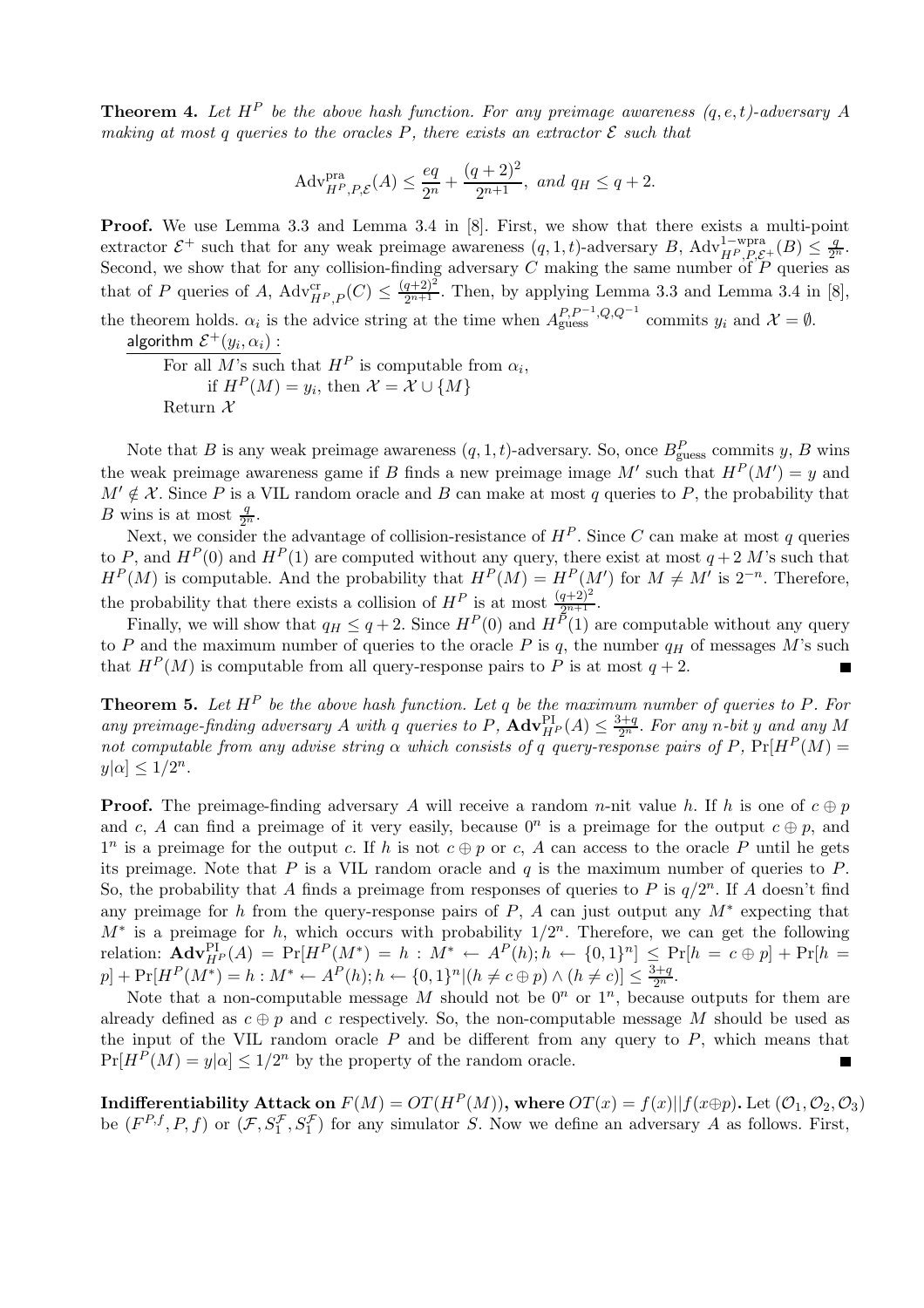A makes query '0' and '1' to  $\mathcal{O}_1$ . Then, A obtains responses  $(a_1||a_2)$  and  $(b_1||b_2)$ . If  $\mathcal{O}_1 = F$ , then  $a_1 = b_2$  and  $a_2 = b_1$ . But, if  $\mathcal{O}_1 = \mathcal{F}$ ,  $a_1 = b_2$  and  $a_2 = b_1$  with the probability  $1/2^n$ . So, F is not indifferentiably secure.

### 6.2 PRO Attack on the cases of  $OT(x) = F_i(x)$  for  $i = 8, 12,$  (Fig. 3)

In the case of  $F_8$  proposed by Lai and Massey in [14], which is called Tandem DM, there is the following structural weakness. If for any  $a g_{i-1} = h_{i-1} = M_i = a$  in  $F_8$  of Fig. 3, then  $h_i \oplus g_i = a$ . We can show an indifferentiability attack on  $F(M) = F_9(H^P(M))$ , where  $H^P$  is preimage aware and  $q_H$  is small. We define a hash function  $H^P(x) : \{0,1\}^* \to \{0,1\}^n$  as follows, where c is any constant and P is a VIL random oracle with  $n$ -bit output size.

> $H<sup>P</sup>(x) = c||c$  if  $x = 0$ , where c is a n/2-bit constant  $= P(x)$  otherwise,

And we can easily show that  $H^P$  is preimage aware, preimage resistant and  $(q_P, q_H (= q_P + 1), 1/2^n)$ computable message aware, where  $q_H$  is the number of computable messages obtained from  $q_P$  inputoutput pairs of  $P$ . and  $q_H$  is small.

Then, we show that  $F(M_1||M_2) = F_8(H^Q(M_1), M_2)$  is not indifferentiable from a VIL random oracle F as follows. A makes a query '(0||c)' to  $\mathcal{O}_1$  and get its response  $z = (z_1||z_2)$ . A checks if  $z_1 \oplus z_2 = c$ . If  $\mathcal{O}_1$  is  $\mathcal{F}, z_1 \oplus z_2 = c$  with the probability  $1/2^{n/2}$ . On the other hand, if  $\mathcal{O}_1$  is  $F$ ,  $z_1 \oplus z_2 = c$  with probability 1. So F is not indifferentiably secure. In the case of  $F_{12}$ , which is called MDC-2, if the values of  $M_i$  and  $h_{i-1}$  are fixed, the half of bits of the output of  $F_{12}$  is also fixed regardless of what  $g_{i-1}$  is. Using this weakness, in a similar way as shown in above, we also can construct  $H^P$ such that  $F(M_1||M_2) = F_{12}(H^P(M_1), M_2)$  is not indifferentiably secure.

## 7 Conclusion

In this paper we extend the applicability of preimage-awareness in those hash functions whose output transformation cannot be modeled as a random oracle. We choose Davis-Meyer as an output transformation based on a random permutation and show that the hash function is PRO if  $H^P$  is PrA. preimage resistant and computable message aware. The computable message awareness is a new notion introduced here similar to PrA. However this is not same as PrA as we can see the separation among these notions. As an application to our result we prove the PRO property of a variant of Grøstl hash function. We similarly prove that 12 PGV compression function out of 20 collision resistant PGV hash functions can be employed as output transformation with the similar assumption on  $H^P$ . However, some the popular double length hash function can not be used as we have shown PRO attacks. In summary, we study the choice of output transformation beyond the random oracle model and found both positive and negative results.

#### References

- 1. Elena Andreeva, Bart Mennink and Bart Preneel, On the Indifferentiability of the Grøstl Hash Function, Security and Cryptography for Networks, Lecture Notes in Computer Science, vol 6280, 2010, pp 88-105.
- 2. M. Bellare, T. Kohno, S. Lucks, N. Ferguson, B. Schneier, D. Whiting, J. Callas, J. Walker, Provable Security Support for the Skein Hash Family, http://www.skein-hash.info/sites/default/files/skein-proofs.pdf.
- 3. M. Bellare and P. Rogaway, The Security of Triple Encryption and a Framework for Code-Based Game-Playing Proofs, Advances in Cryptology – EUROCRYPT'06, LNCS 4004, Springer-Verlag, pp. 409-426, 2006.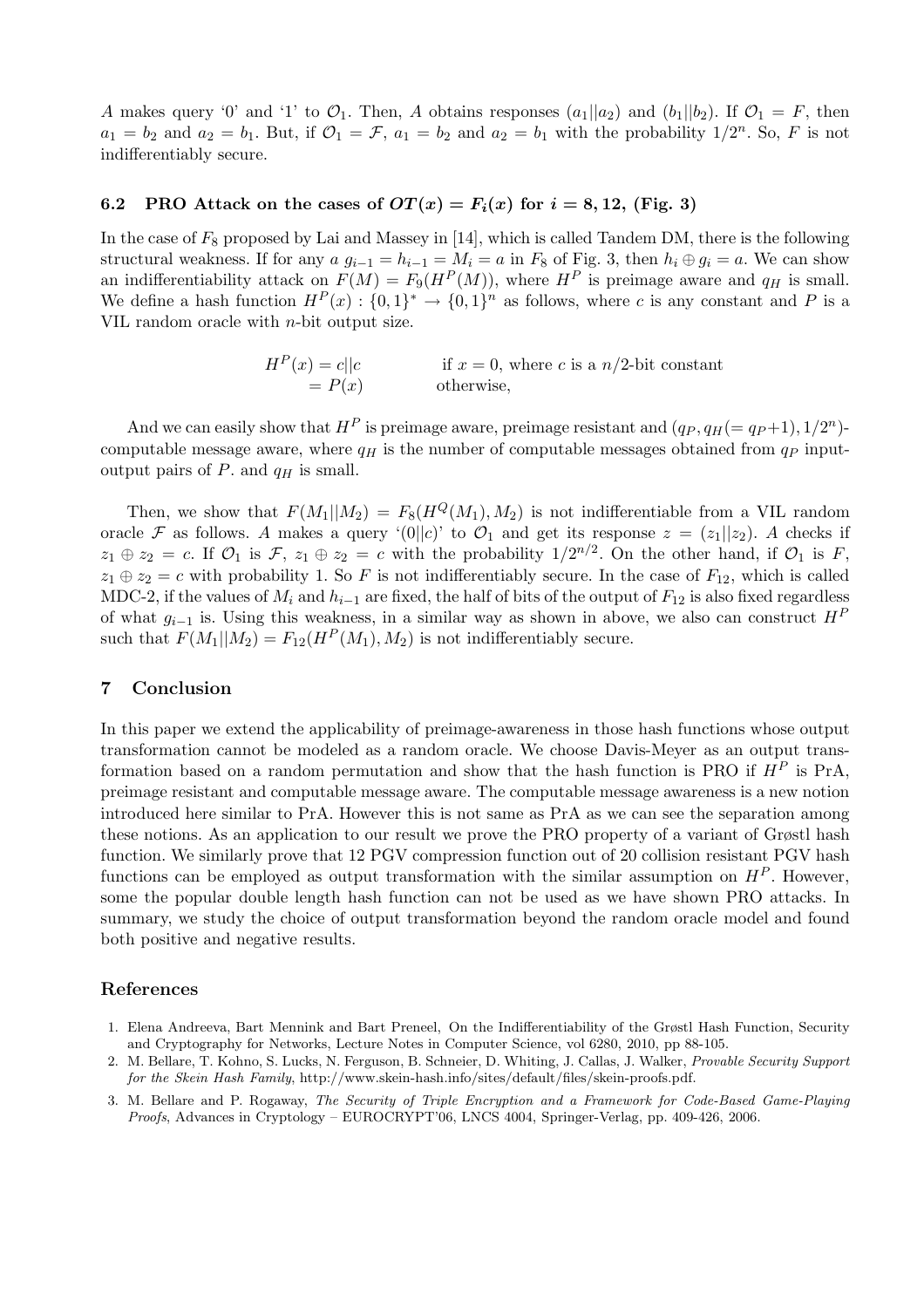

**Fig. 3.** Double Block Length constructions :  $F_i = \text{DBL}_i$  for  $1 \leq i \leq 12$ 

- 4. J. Black, P. Rogaway and T. Shrimpton, Black-box analysis of the block-cipher-based hash function constructions from PGV, Advances in Cryptology – CRYPTO'02, LNCS 2442, Springer-Verlag, pp. 320-335, 2002.
- 5. J. S. Coron, Y. Dodis, C. Malinaud and P. Puniya, Merkle-Damgard Revisited: How to Construct a Hash Function, Advances in Cryptology-CRYPTO'05, LNCS 3621, Springer-Verlag, pp. 430-448, 2005.
- 6. I. B. Damgard, A design principle for hash functions, Advances in Cryptology-CRYPTO'89, LNCS 435, Springer-Verlag, pp. 416-427, 1990.
- 7. Y. Dodis, T. Ristenpart and T. Shrimpton, Salvaging Merkle-Damgård for Practical Applications, Advances in Cryptology – EUROCRYPT'09, LNCS 5479, Springer-Verlag, pp. 371-388, 2009.
- 8. Y. Dodis, T. Ristenpart and T. Shrimpton, Salvaging Merkle-Damgård for Practical Applications, full version of [6], Cryptology ePrint Archive: Report 2009/177.
- 9. N. Ferguson, S. Lucks, B. Schneier, D. Whiting, M. Bellare, T. Kohno, J. Callas and J. Walker, The Skein Hash Function Family, Submission to NIST, 2008.
- 10. P. Gauravaram, L. R. Knudsen, K. Matusiewicz, F. Mendel, C. Rechberger, M. Schläffer, Søren S. Thomsen, Grøstl - a SHA-3 candidate, Submission to NIST, 2008.
- 11. S. Hirose, Secure Double-Block-Length Hash Functions in a Black-Box Model, ICISC 2004, LNCS 3506, Springer-Verlag, pp. 330-342, 2005.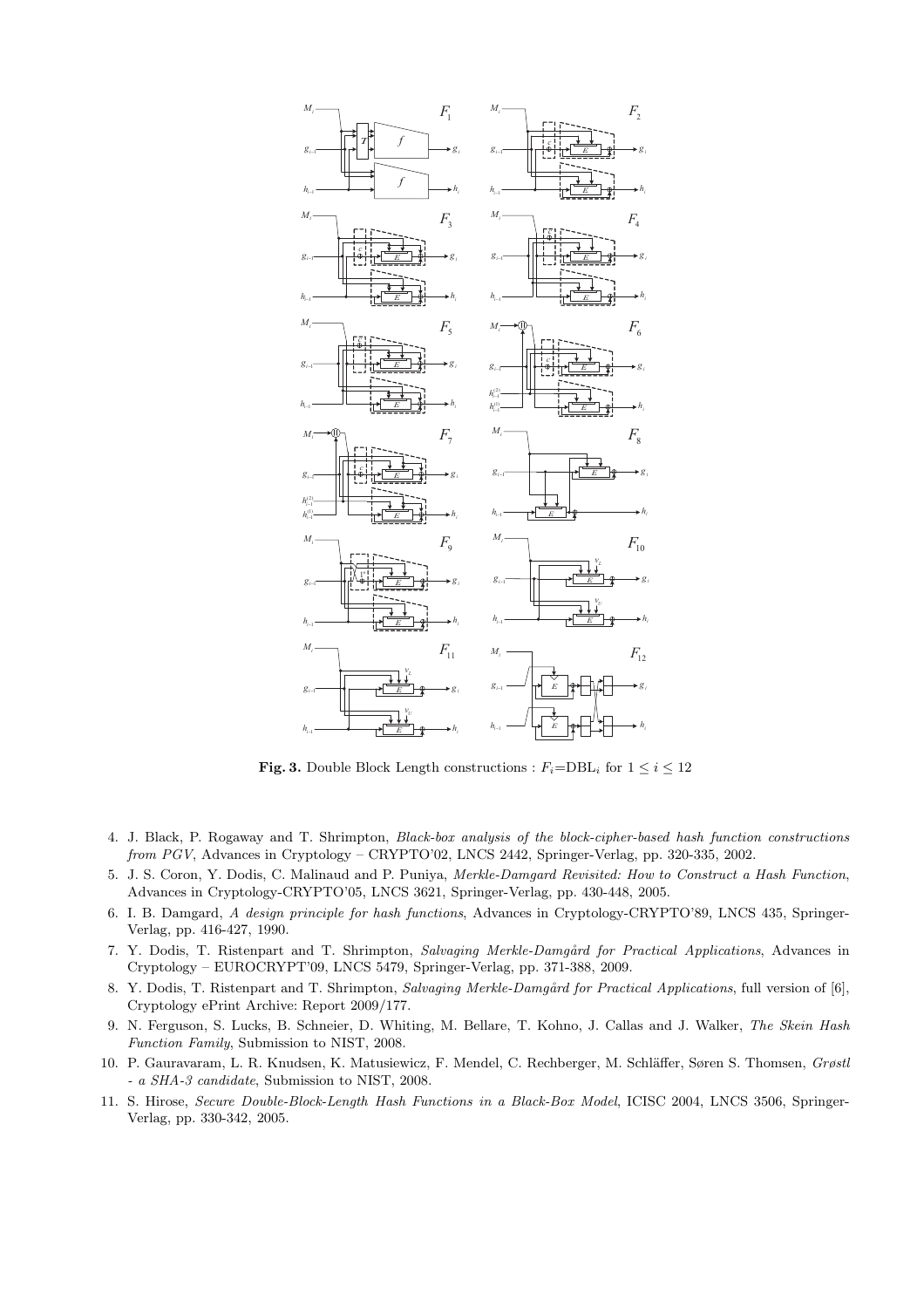- 12. S. Hirose, How to Construct Double-Block-Length Hash Functions, In second Hash Workshop, 2006.
- 13. J. Kelsey, Some notes on Grøstl, http://ehash.iaik.tugraz.at/uploads/d/d0/Grostl-comment-april28.pdf, 2009.
- 14. X. Lai and J. L. Massey, Hash Functions Based on Block Ciphers, Advances in Cryptology EUROCRYPT'92, LNCS 658, Springer-Verlag, pp. 55-70, 1993.
- 15. Ueli Maurer, Indistinguishability of Random Systems, Advances in Cryptology EUROCRYPT02, volume 2332 LNCS, Springer-Verlag, pp 110 - 132, 2002.
- 16. U. Maurer, R. Renner and C. Holenstein, Indifferentiability, Impossibility Results on Reductions, and Applications to the Random Oracle Methodology, TCC'04, LNCS 2951, Springer-Verlag, pp. 21-39, 2004.
- 17. R. C. Merkle, One way hash functions and DES, Advances in Cryptology-CRYPTO'89, LNCS 435, Springer-Verlag, pp. 428-446, 1990.
- 18. M. Nandi, Towards Optimal Double-Length Hash Functions, INDOCRYPT'05, LNCS 3797, Springer-Verlag, pp. 77-89, 2005.
- 19. B. Preneel, R. Govaerts and J. Vandewalle, Hash Functions based on Block Ciphers : A Synthetic approach, Advances in Cryptology-CRYPTO'93, LNCS 773, Springer-Verlag, pp. 368-378, 1994.
- 20. R. Winternitz, A Secure Hash Function built from DES, In Proceedings of the IEEE Symp. on Information Security and Privacy, pp. 88-90. IEEE Press. 1984.

# Appendix A. Revisiting the Proof of " $RO(PrA(\cdot)) = PRO(\cdot)$ "

In [7,8] it was proved that  $F^{R,P}(M) = \mathcal{R}(H^P(M))$  is indifferentiable from a VIL random oracle  $\mathcal{F}$ , where  $\mathcal{R}: \{0,1\}^m \to \{0,1\}^n$  is a FIL random oracle, P is an ideal primitive, and  $H^P: \mathcal{M} \to \{0,1\}^m$ is preimage-aware. The result can be used to prove the indifferentiable security of any hash function which uses a post-processor defined independently from the underlying iteration function  $P$ . In the course of our studies we have found that the proof given in [7, 8] is not completely correct (though the claims remain correct). We have reported this in a limited distribution abstracts on February and May 2010 (recently in October 2010, a correction on the e-print version has appeared by the original coauthors, further confirming our findings). Let us review the issues. There are two main flaws (to be described below) in the proof, and we need to provide alternative definitions of simulator and preimage-aware attacker to fix them. (We note that while somewhat technical, the revision is crucial). Let  $NQ[l]$  be the number of P-queries required for the computation of  $H^P(M)$  for  $|M| = l$ . We denote  $Time(\cdot)$  and  $STime(\cdot)$  to mean the run time and simulation run time of an algorithm. Now we restate the Theorem 4.1. in [7, 8] (in terms of our PrA terminologies) and provide a sketch of the proof given in [7].

# Theorem 4.1 of [7, 8]

For any given efficient extractor  $\mathcal{E}$ , there exists a simulator  $S = (S_1, S_2)$  with  $\text{Time}(S) = O(q_1 \cdot$  $STime(P) + q_2 \cdot Time(\mathcal{E})$ . The simulator makes at most  $q_2$  *F*-queries. For any indifferentiability adversary  $A^{\tilde{O}_0, O_1, O_2}$  making at most  $(q_0, q_1, q_2)$  queries to its three oracles with bit-size  $l_{max}$  for the longest  $\mathcal{O}_0$ -query, there exists a  $(q_1 + q_0 \cdot \textsf{NQ}[l_{max}], q_2 + 1, t)$ -PrA adversary  $B_A^P$  with runtime  $t =$ Time(A) +  $O(q_0 \cdot \text{NQ}[l_{max}] + q_1 + q_2 \text{Time}(\mathcal{E}))$  such that

$$
\mathbf{Adv}_{F,S}^{\text{pro}}(A) \leq \mathbf{Adv}_{H^P,P,\mathcal{E}}^{\text{pra}}(B_A).
$$

**Outline of Proof of Theorem 4.1. of [8]**. Let  $\mathcal{E}$  be an arbitrary extractor for H. Then  $S = (S_1; S_2)$ works as follows. It maintains an internal advice string  $\alpha$  (initially empty) that will consist of pairs  $(u; v)$  corresponding to A's queries to P (via S<sub>1</sub>). When A queries u to S<sub>1</sub>, the simulator simulates  $v \leftarrow P(u)$  appropriately, sets  $\alpha \leftarrow \alpha \|(u; v)$ , and returns v. For a query Y to  $S_2$ , the simulator computes  $X \leftarrow \mathcal{E}(Y; \alpha)$ . If  $X = \perp$  then the simulator returns a random point. Otherwise it simulates  $Z \leftarrow \mathcal{F}(X)$ and returns Z to the adversary. The games  $R0, I1, G0, G1$  and  $B<sub>A</sub>$  have been defined in [8] and the authors claimed the following:

(1) 
$$
G1 \equiv I1 \equiv (\mathcal{F}, S_1, S_2),
$$
 (2)  $G0 \equiv R0 \equiv (F^{P, R}, P, R).$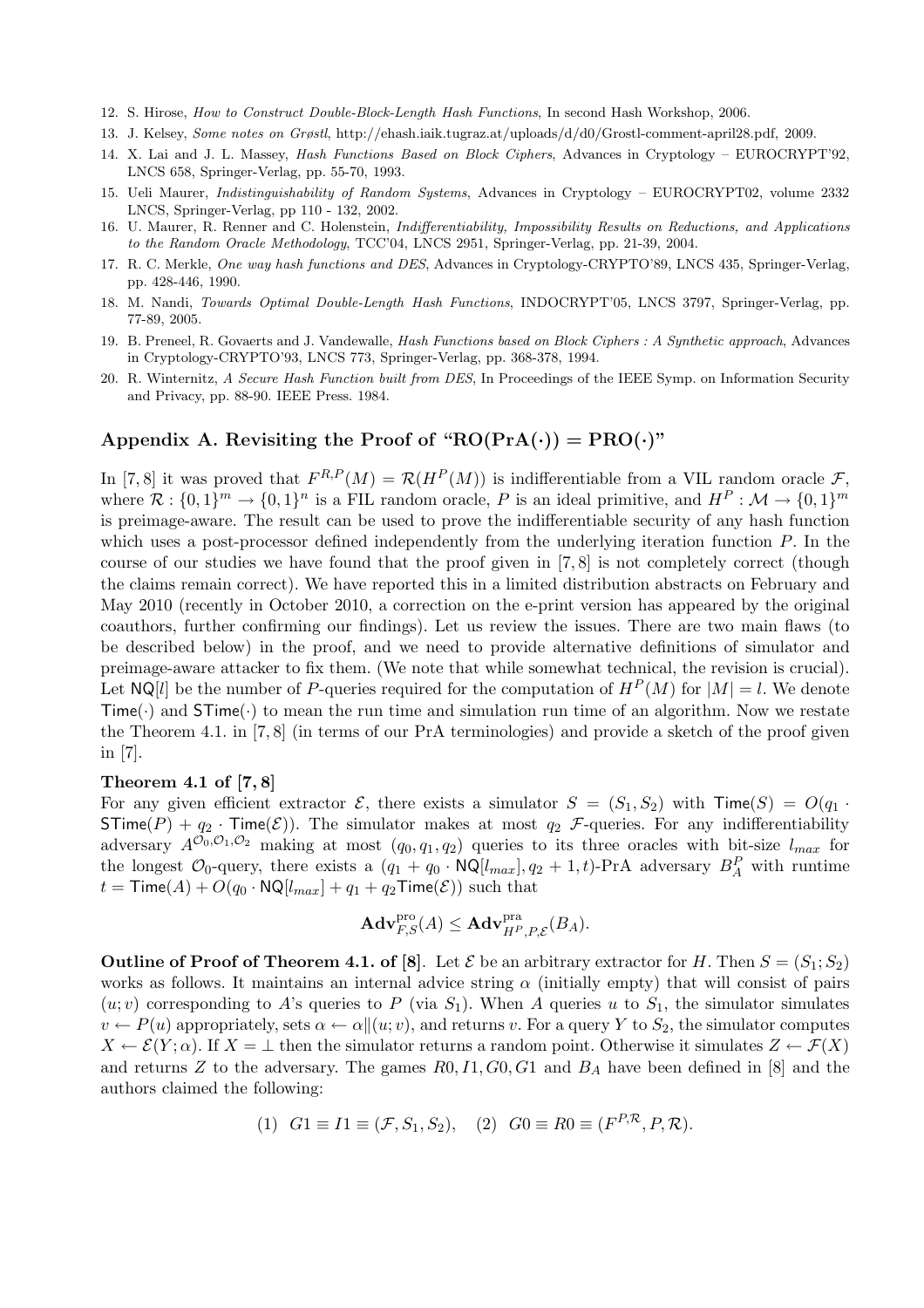Due to the above claim the PRO-advantage of any adversary A is nothing but  $|Pr[A^{G0} = 1] - Pr[A^{G1} = 1]$ 1]. From the pseudocodes of games G0 and G1, it is easy to see that they are identical-until-Bad. Hence  $\mathbf{Adv}_{F,S}^{\text{pro}}(A) \leq \Pr[A^{G_1} \text{ sets } \textsf{Bad true}]$ . The proof proceeds by defining a PRA-adversary  $B_A$ which makes preimage-aware attack successfully whenever  $B_A$  sets Bad true. Since  $B_A$  sets Bad true only if it finds a collision of  $H^P$  or finds a message M such that  $\mathcal{E}(\alpha, Y) \neq M$  where  $Y = H^P(M)$ . So  $Pr[B_A \text{ sets } \mathsf{Bad \ true}] \leq \mathbf{Adv}_{H^P,P,\mathcal{E}}^{\text{pra}}(B_A)$ . The theorem follows immediately from the following claim:

(3)  $Pr[A^{G1} \text{ sets } \textsf{Bad true}] \le Pr[B_A \text{ sets } \textsf{Bad true}].$ 

## 7.1 Problems in Proof of Theorem 4.1. of [8]

In this section we explain the flaws we observe in the proof of Theorem 4.1. of [8]. To understand it one needs to go through the definitions of the games  $G_0$ ,  $R_0$ ,  $G_1$  and  $G(B)$  (the tuple of three oracles simulated by  $B$ ) described in [8].<sup>2</sup>

#### Flaw 1. G0 is not equivalent to R0.

If  $\mathcal{O}_0$  in G0 has not been queried before (so the Bad event in G0 would not occur) then the output of  $\mathcal{O}_2(Y)$  query is  $F(X)$  whenever  $X = \mathcal{E}(Y, \alpha) \neq \perp$ , otherwise it returns R(X) where F and R perfectly simulate two independent random oracles  $\mathcal F$  and  $\mathcal R$  respectively. We show that  $\mathcal O_2$  cannot be equivalent to a random oracle. Suppose  $\mathcal E$  is an extractor which returns a special message  $M^*$  whenever the advise string  $\alpha$  is empty. If A makes first two successive distinct  $\mathcal{O}_2$  queries  $Y_{2,1}$  and  $Y_{2,2}$  then  $X_{2,1} = X_{2,2} = M^*$  and hence the outputs of  $\mathcal{O}_2$  in game G0 are identical (same as  $\mathsf{F}[M^*]$ ).

To get rid of the above problem, we can do the following steps in  $\mathcal{O}_2$  (also in simulator  $S_2$ ) immediately after it obtains  $X = \mathcal{E}(Y, \alpha)$ : Compute  $H^P(X) = Y'$  and check whether it is the same as Y or not. If extractor returns a correct message, i.e.  $Y = Y'$ , then  $S_2$  or  $\mathcal{O}_2$  returns  $\mathcal{F}(M)$ . Otherwise, it returns randomly. To compute  $H<sup>P</sup>(X)$  one might need to simulate some P outputs (in case of G0) or make P-queries (in case of  $\mathcal{O}_2$  of B).

## Flaw 2.  $G(B) \neq G1$  and  $G1, G(B)$  are not identical-until-Bad.

We first observe that the advise string  $\alpha$  in G1 is not the same as that of B since the advice string  $\alpha$  is updated whenever A has access to the oracle  $\mathcal{O}_1$  in Game G1, but the advice string is updated whenever A has access to the oracle  $\mathcal{O}_0$  and  $\mathcal{O}_1$  of B in Fig 3 of [8]. For example, let  $\mathcal{E}(Y,\alpha)$  return a message M whenever  $H^P(M) = Y$  is "computable' from  $\alpha$  otherwise return  $\bot$ . Any adversary which can guess  $H^P(M)$  correctly and turn it to  $\mathcal{O}_2$  query then  $\mathcal{O}_2^B(Y|\tau)$  returns z. However,  $\mathcal{O}_2^{G_1}(Y|\tau)$ returns a random string R[Y] since  $\alpha$  is the empty string in  $A^{G_1}$ . So  $G(B) \neq G_1$ . One can similarly show that  $G1, G(B)$  are not identical-until-Bad.

A possible attempt is to update the advise string for  $\mathcal{O}_0$  queries in all games, in particular  $G1$ . However, if we do so then the simulator is not independent of  $\mathcal{F}\text{-}$ queries (since the advise string is updated whenever there is a  $\mathcal{O}_0$ -query and the advise string is used to define the response of  $S_2$ ). On the other hand, we cannot ignore the  $H^P(M)$  computation in B for  $\mathcal{O}_0$  queries of A. This computation is essential to making PrA attack successfully. It seems impossible to handle the advise string so that it is updated in the same way for all games as well as  $H^P(\cdot)$  computations are made for  $\mathcal{O}_0$ -queries. We can solve the problem if we postpone the computation of  $H^P$  until all queries of A are **made**. So we need a finalization procedure in B which essentially does all  $H^P(M)$  computations of  $\mathcal{O}_0(M)$ -queries.

### 7.2 Revised Proof of Theorem 4.1 of [8]

We state the corrected version of theorem 4.1. below. The revised version of  $B := B<sub>A</sub>$ , simulators and the games G0 and G1 are defined in Fig. 1. The adversary  $B_A$  has a subroutine called Finish() which is

 $\frac{1}{2}$  We have defined the revised version of these games in the paper. We refer readers to [8] to see the original definitions to understand the flaws.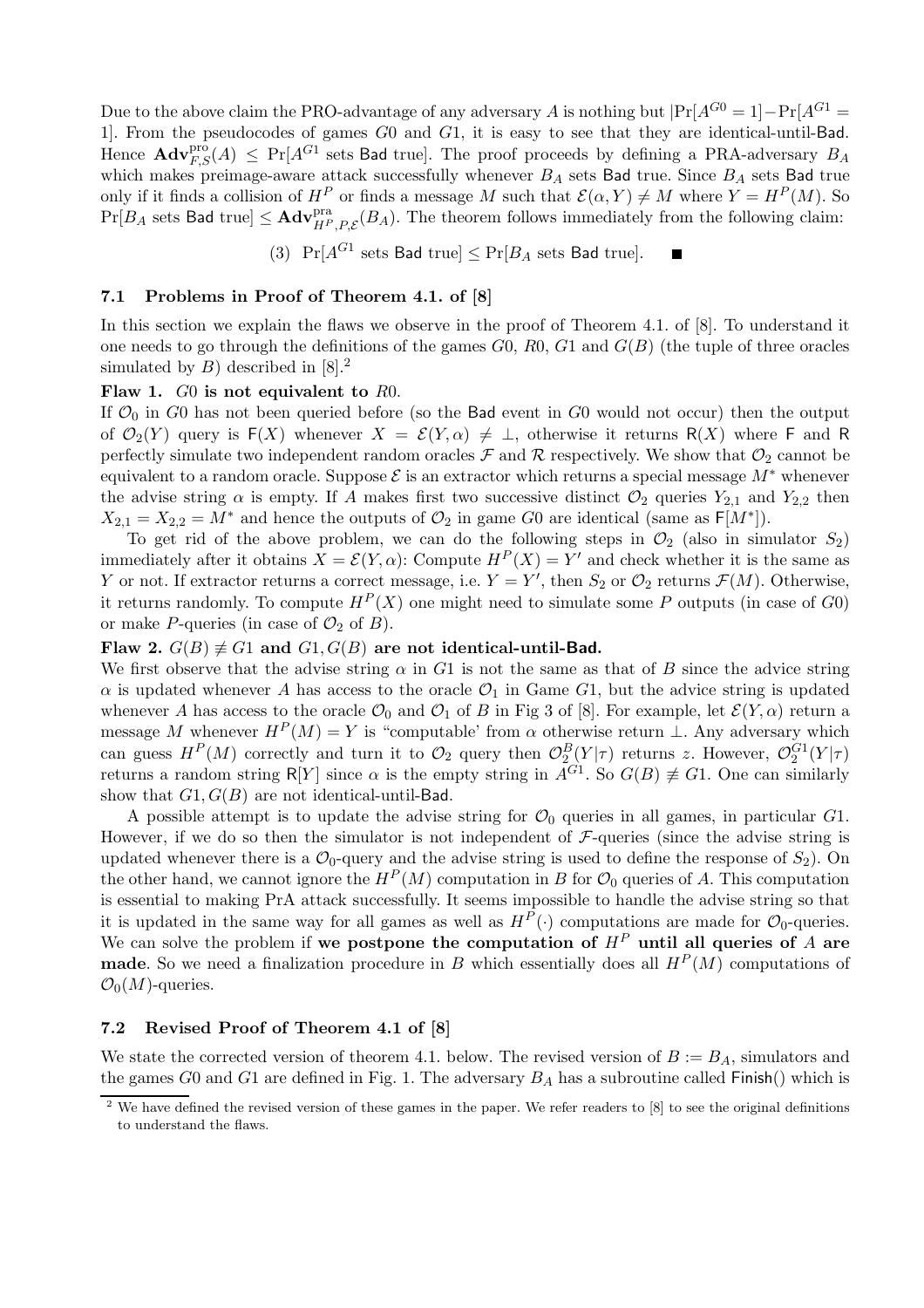defined trivially. It mainly completes the PrA attack. It is easy to see that whenever Finish() is being executed either we have a collision in  $H^P$  or there is some message M such that  $H^P(M) = y, (y, M) \notin$ Ext. For simplicity we ignore the details of the subroutine. Let  $q = q_1 + (q_0 + q_2) \cdot \text{NQ}[l_{max}]$ .

| Game $ G0 $ and $G1$                                                                                          | Adversary $B_A^P$ and Simulator $S^F = (S_1, S_2)$                                                 |
|---------------------------------------------------------------------------------------------------------------|----------------------------------------------------------------------------------------------------|
| Initialize : $H = R_2 = R_0 = \phi$ ;                                                                         | Initialize: $H = R_2 = R_0 = \mathcal{L} = \beta = \phi$ ; $i = 1$ , Bad = F;                      |
| $\mathcal{L} = \beta = \phi, i = 1, \text{ Bad} = F;$<br>200 On $\mathcal{O}_2$ - query $y := y_i, i = i + 1$ | Run $A$ and respond queries of $A$ 's as follows:                                                  |
|                                                                                                               | 200 On $\mathcal{O}_2$ (or $S_2$ )-query $y := y_i, i = i + 1$                                     |
| 201 $X = \mathcal{E}(y_i, \beta)$ ; Ext $\stackrel{\cup}{\leftarrow} (y, X)$ ;                                | 201 $X = \mathcal{E}(y_i, \beta)$ ; Ext $\stackrel{\cup}{\leftarrow} (y, X)$ ;                     |
| 202 $y' = HP(X)$ and update $\beta$ ;                                                                         | 202 $y' = HP(X)$ and update $\beta$ ;                                                              |
| 203<br>If $y' \neq y$                                                                                         | 203<br>If $y' \neq y$                                                                              |
| 204<br>then $z = \mathcal{R}(y)$ ;                                                                            | 204<br>then $z = \mathcal{R}(y)$ ;                                                                 |
| 205<br>If $y' \neq y \wedge (M, y) \in H$                                                                     |                                                                                                    |
| then Bad = T; $z = R_0[y]$ ;<br>206                                                                           |                                                                                                    |
| 207<br>If $y' = y$                                                                                            | 207 If $y' = y$                                                                                    |
| 208<br>then $z = \mathcal{F}(X)$ ;                                                                            | 208<br>then $z = \mathcal{F}(X);$                                                                  |
| If $y' = y \wedge (M, y) \in \mathsf{H} \wedge M \neq X$<br>209                                               |                                                                                                    |
| then Bad = T; $z = R_0[y]$ ;<br>210                                                                           |                                                                                                    |
| $R_2 \stackrel{\cup}{\leftarrow} (y, z)$ ; return z;<br>211                                                   | 211 R <sub>2</sub> $\stackrel{\cup}{\leftarrow}$ ( <i>y</i> , <i>z</i> ); return <i>z</i> ;        |
| 100 On $\mathcal{O}_1$ - query u                                                                              | 100 On $\mathcal{O}_1$ (or $S_1$ )-query u                                                         |
| $v = P(u); \beta \stackrel{\parallel}{\leftarrow} (u, v);$<br>101                                             | 101 $v = P(u)$ ; $\beta \stackrel{\parallel}{\leftarrow} (u, v)$ ;                                 |
| 102<br>return $v$ ;                                                                                           | 102 return $v$ ;                                                                                   |
| 000 On $\mathcal{O}_0$ - query M                                                                              | 000 On $\mathcal{O}_0$ (or $\mathcal{F}$ )- query M                                                |
| $z = \mathcal{F}(M);$ $\mathcal{L} \stackrel{\cup}{\leftarrow} M;$<br>001                                     | 001 $z = \mathcal{F}(M); \mathcal{L} \stackrel{\cup}{\leftarrow} M;$                               |
| $y = H^P(M);$ H $\stackrel{\cup}{\leftarrow} (M, y);$<br>002                                                  | <b>002</b> R <sub>0</sub> $\stackrel{\cup}{\leftarrow}$ ( <i>y</i> , <i>z</i> ); return <i>z</i> ; |
| 003<br>If $R_0[u] \neq \perp$                                                                                 | 400 Finalization: (after $A$ finishes queries.)                                                    |
| then Bad = T; $z = R_0[y]$ ;<br>004                                                                           | 401 If $\exists M \neq M' \in \mathcal{L}, H^P(M) = H^P(M')$                                       |
| 005<br>Else if $R_2[y] \neq \perp \wedge (y, M) \notin E$                                                     | 402<br>then bad $=T$ , Finish();                                                                   |
| then Bad = T; $z = R_2[y]$ ;<br>006                                                                           | 403 If $\exists M \in \mathcal{L}, (y, X) \in \mathsf{E}, X \neq M, H^P(M) = y$                    |
| $R_0 \stackrel{\cup}{\leftarrow} (y, z)$ ; return z;<br>007                                                   | 404<br>then bad $=T$ , Finish();                                                                   |
|                                                                                                               | 405<br>return $\perp$ ;                                                                            |

Fig. 4. G0 executes with boxed statements whereas G1 executes without these. Clearly G0 and G1 are identical-until-Bad and whenever G1 set bad true the adversary  $B_A^P$  set also bad true. In this case, Finish() subroutine executes which makes PrA successful. The tuple of simulated oracles of  $B_A$  is equivalent to  $(\mathcal{F}, S_1, S_2)$ .

**Lemma 9.**  $G1 \equiv (\mathcal{O}_0^{BA}, \mathcal{O}_1^{BA}, \mathcal{O}_2^{BA}) \equiv (\mathcal{F}, S_1, S_2)$ . Games G0 and G1 are identical-until-Bad.

The Lemma is obvious from the games described in Fig. 1. We leave readers to verify. The following lemma essentially says that G0 is equivalent to  $(\mathcal{R}(H^P), P, \mathcal{R})$ . The proof of the lemma is easy to verify and we skip it for the full version.

**Lemma 10.**  $G0 \equiv (\mathcal{R}(H^P), P, \mathcal{R})$ , i.e. for any distinguisher A, the output distribution of  $A^{G0}$  and  $A^{\mathcal{R}(H^P), P, \mathcal{R}}$  are identically distributed.

**Lemma 11.** Whenever  $A^{G_1}$  sets Bad true,  $B_A$  sets Bad true and  $B_A$  makes PrA attack successful. So we have  $Pr[A^{G1} \; sets \; bad] \leq Pr[B_A \; sets \; bad] \leq \textbf{Adv}_{H^P,P,\mathcal{E}}^{\text{pra}}(B_A).$ 

**Proof.** We already know from Lemma 9 that  $G1$  is equivalent to the oracles simulated by  $B_A$ . However, the two games defined bad event in different manners. The game G1 sets bad during the computation